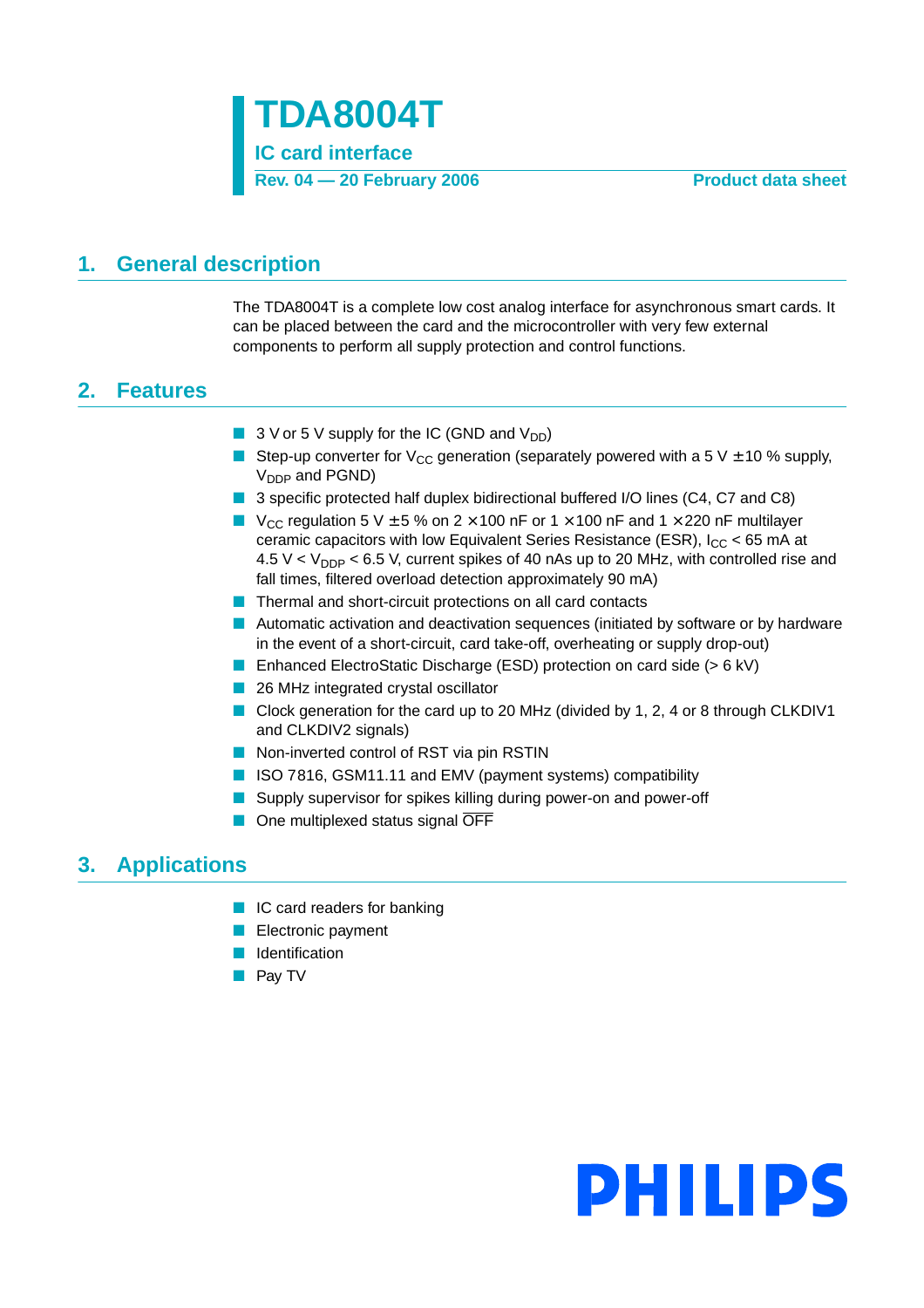**Philips Semiconductors TDA8004T**

**IC card interface**

### <span id="page-1-0"></span>**4. Quick reference data**

| Table 1.             | Quick reference data                                      |                                                                                                  |       |                          |            |                 |
|----------------------|-----------------------------------------------------------|--------------------------------------------------------------------------------------------------|-------|--------------------------|------------|-----------------|
| <b>Symbol</b>        | <b>Parameter</b>                                          | <b>Conditions</b>                                                                                | Min   | <b>Typ</b>               | <b>Max</b> | Unit            |
| <b>Supplies</b>      |                                                           |                                                                                                  |       |                          |            |                 |
| V <sub>DD</sub>      | supply voltage                                            |                                                                                                  | 2.7   | $\blacksquare$           | 6.5        | V               |
| V <sub>DDP</sub>     | supply voltage for the<br>step-up converter               |                                                                                                  | 4.5   | 5                        | 6.5        | V               |
| l <sub>DD</sub>      | supply current                                            | inactive mode;<br>$V_{DD} = 3.3 V;$<br>$f_{\text{XTAL}} = 10 \text{ MHz}$                        |       |                          | 1.2        | mA              |
|                      |                                                           | active mode;<br>$V_{DD} = 3.3 V;$<br>$f_{\text{XTAL}} = 10 \text{ MHz}$ ;<br>$C_L = 30$ pF       |       |                          | 1.5        | mA              |
| I <sub>DDP</sub>     | supply current for the<br>step-up converter               | inactive mode;<br>$V_{DDP} = 5 V;$<br>$f_{\text{XTAL}} = 10 \text{ MHz}$                         |       |                          | 0.1        | mA              |
|                      |                                                           | active mode; $V_{\text{DDP}} = 5 V$ ;<br>$f_{\text{XTAL}} = 10 \text{ MHz}$ ;<br>$I_{CC} = 0$ mA |       |                          | 18         | mA              |
| <b>Card supply</b>   |                                                           |                                                                                                  |       |                          |            |                 |
| $V_{CC}$             | output (card supply)<br>voltage including ripple          | active mode;<br>$ I_{\rm CC} $ < 65 mA DC                                                        | 4.75  | $\overline{\phantom{a}}$ | 5.25       | V               |
|                      |                                                           | active mode; current<br>pulses of 40 nAs with<br>$ I_{CC}  < 200$ mA;<br>$t < 400$ ns            | 4.65  | -                        | 5.25       | V               |
| $V_{i(ripple)(p-p)}$ | ripple voltage on V <sub>CC</sub><br>(peak-to-peak value) | from 20 kHz to 200 MHz                                                                           |       |                          | 350        | mV              |
| $ I_{\rm CC} $       | output (card supply)<br>current                           | V <sub>CC</sub> from 0 V to 5 V                                                                  |       |                          | 65         | mA              |
| <b>General</b>       |                                                           |                                                                                                  |       |                          |            |                 |
| $f_{CLK}$            | card clock frequency                                      |                                                                                                  | 0     | ÷,                       | 20         | <b>MHz</b>      |
| $t_{de}$             | deactivation sequence<br>duration                         |                                                                                                  | 60    | 80                       | 100        | μs              |
| $P_{\text{tot}}$     | continuous total power<br>dissipation                     | $T_{amb} = -25$ °C to +85 °C                                                                     |       |                          | 0.56       | W               |
| $T_{amb}$            | ambient temperature                                       |                                                                                                  | $-25$ | L,                       | $+85$      | $\rm ^{\circ}C$ |

### <span id="page-1-1"></span>**5. Ordering information**

#### **Table 2. Ordering information**

| Type number     | Package     |                                                            |                      |  |  |
|-----------------|-------------|------------------------------------------------------------|----------------------|--|--|
|                 | <b>Name</b> | <b>Description</b>                                         | <b>Version</b>       |  |  |
| <b>TDA8004T</b> | SO28        | plastic small outline package; 28 leads; body width 7.5 mm | SOT <sub>136-1</sub> |  |  |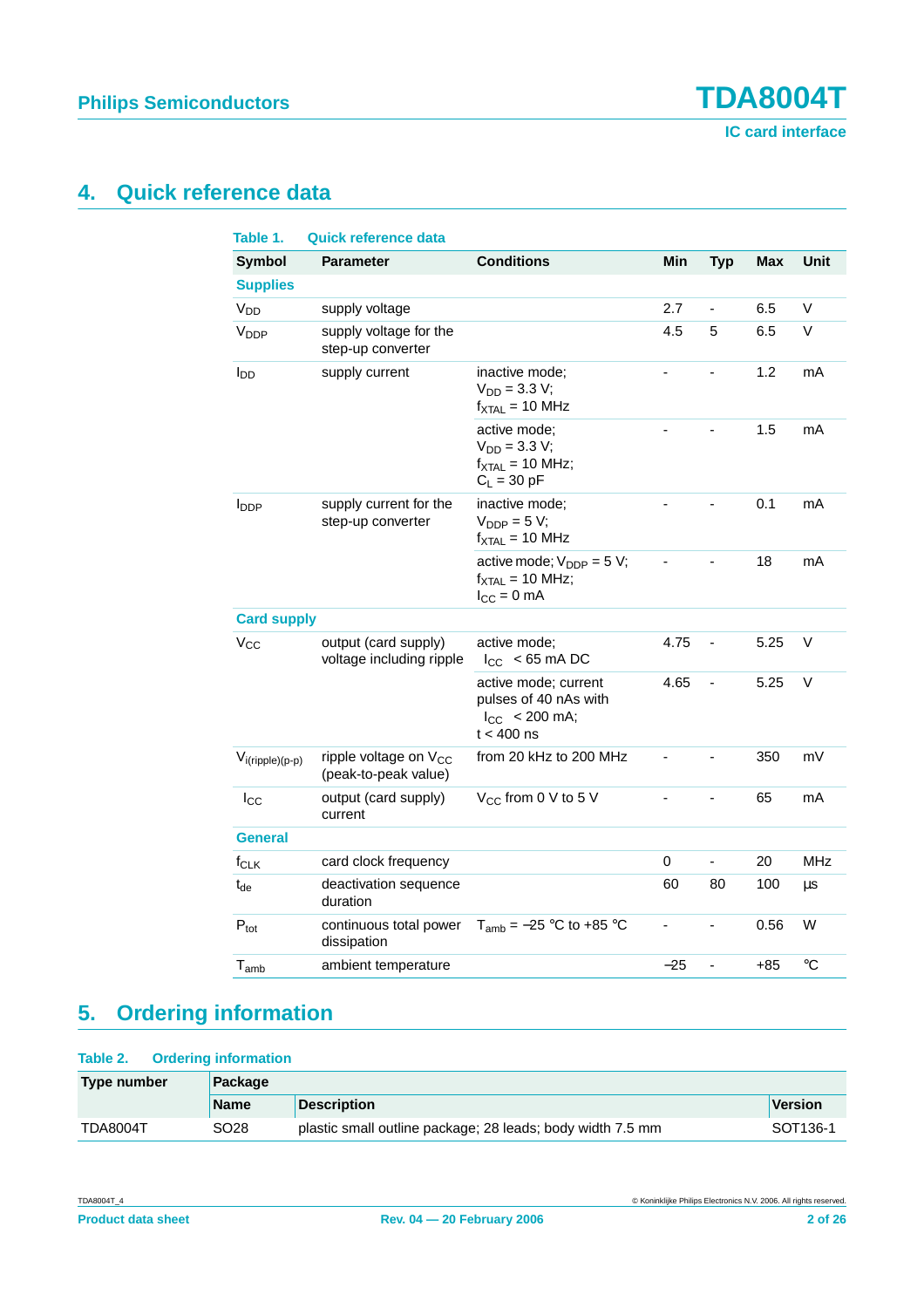

**IC card interface**

### <span id="page-2-0"></span>**6. Block diagram**

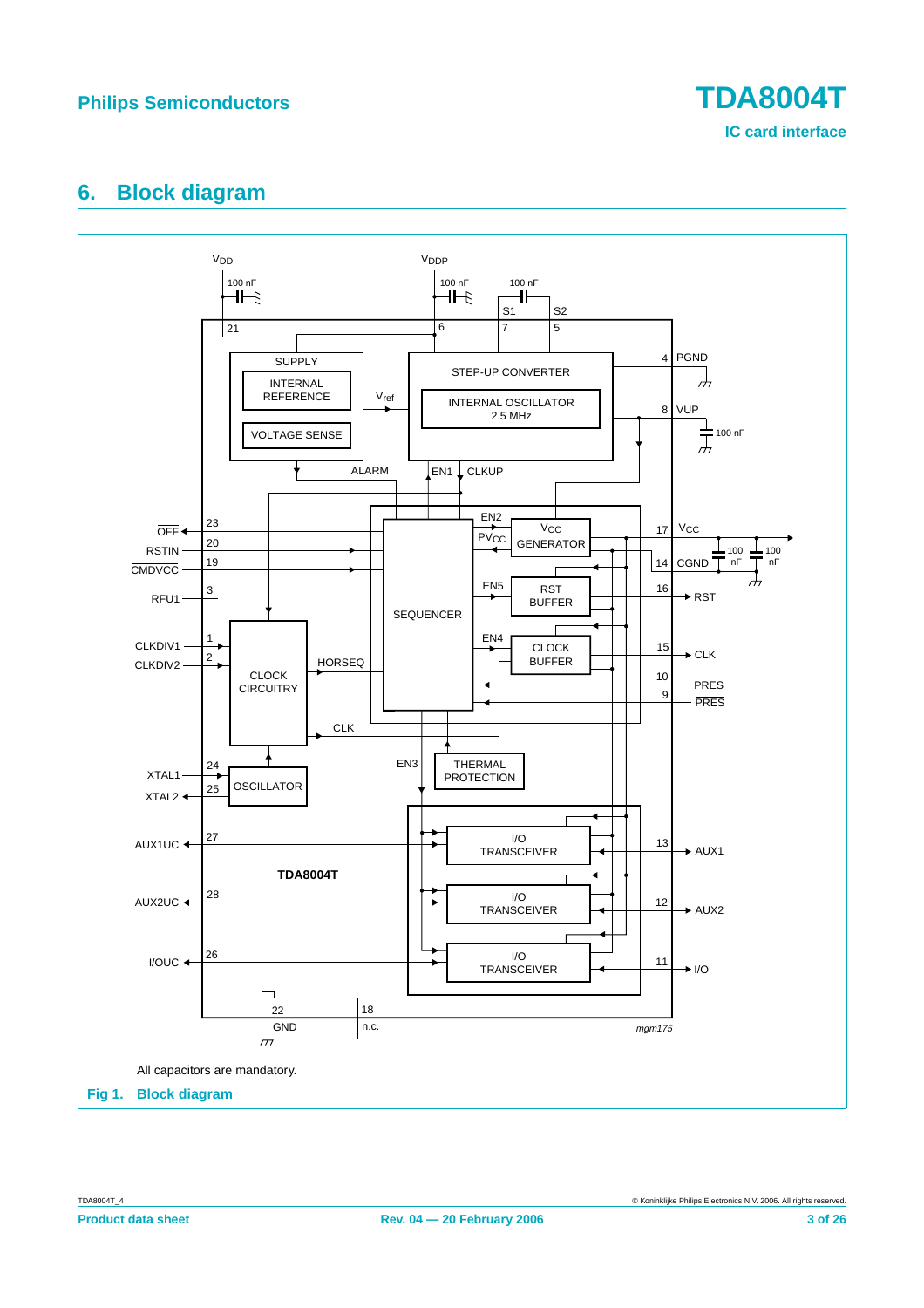

### <span id="page-3-1"></span><span id="page-3-0"></span>**7. Pinning information**

### **7.1 Pinning**



#### <span id="page-3-2"></span>**7.2 Pin description**

| Table 3.            | <b>Pin description</b> |             |                                                                                                                                                   |
|---------------------|------------------------|-------------|---------------------------------------------------------------------------------------------------------------------------------------------------|
| <b>Symbol</b>       | <b>Pin</b>             | <b>Type</b> | <b>Description</b>                                                                                                                                |
| CLKDIV1             | 1                      |             | control with CLKDIV2 for choosing CLK frequency                                                                                                   |
| CLKDIV <sub>2</sub> | $\overline{2}$         |             | control with CLKDIV1 for choosing CLK frequency                                                                                                   |
| RFU <sub>1</sub>    | 3                      |             | reserved for future use (to be connected to $V_{DD}$ or<br>microcontroller I/O; active HIGH)                                                      |
| <b>PGND</b>         | 4                      | supply      | power ground for step-up converter                                                                                                                |
| S <sub>2</sub>      | 5                      | 1/O         | capacitance connection for step-up converter (a 100 nF<br>capacitor with $ESR < 100 \text{ m}\Omega$ must be connected between<br>pins S1 and S2) |
| $V_{\text{DDP}}$    | 6                      | supply      | power supply voltage for step-up converter                                                                                                        |
| S <sub>1</sub>      | 7                      | 1/O         | capacitance connection for step-up converter (a 100 nF<br>capacitor with $ESR < 100 \text{ m}\Omega$ must be connected between<br>pins S1 and S2) |
| <b>VUP</b>          | 8                      | 1/O         | output of step-up converter (a 100 nF capacitor with<br>$ESR < 100 \text{ m}\Omega$ must be connected to PGND)                                    |
| <b>PRES</b>         | 9                      |             | card presence contact input (active LOW); if PRES or PRES<br>is true, then the card is considered as present                                      |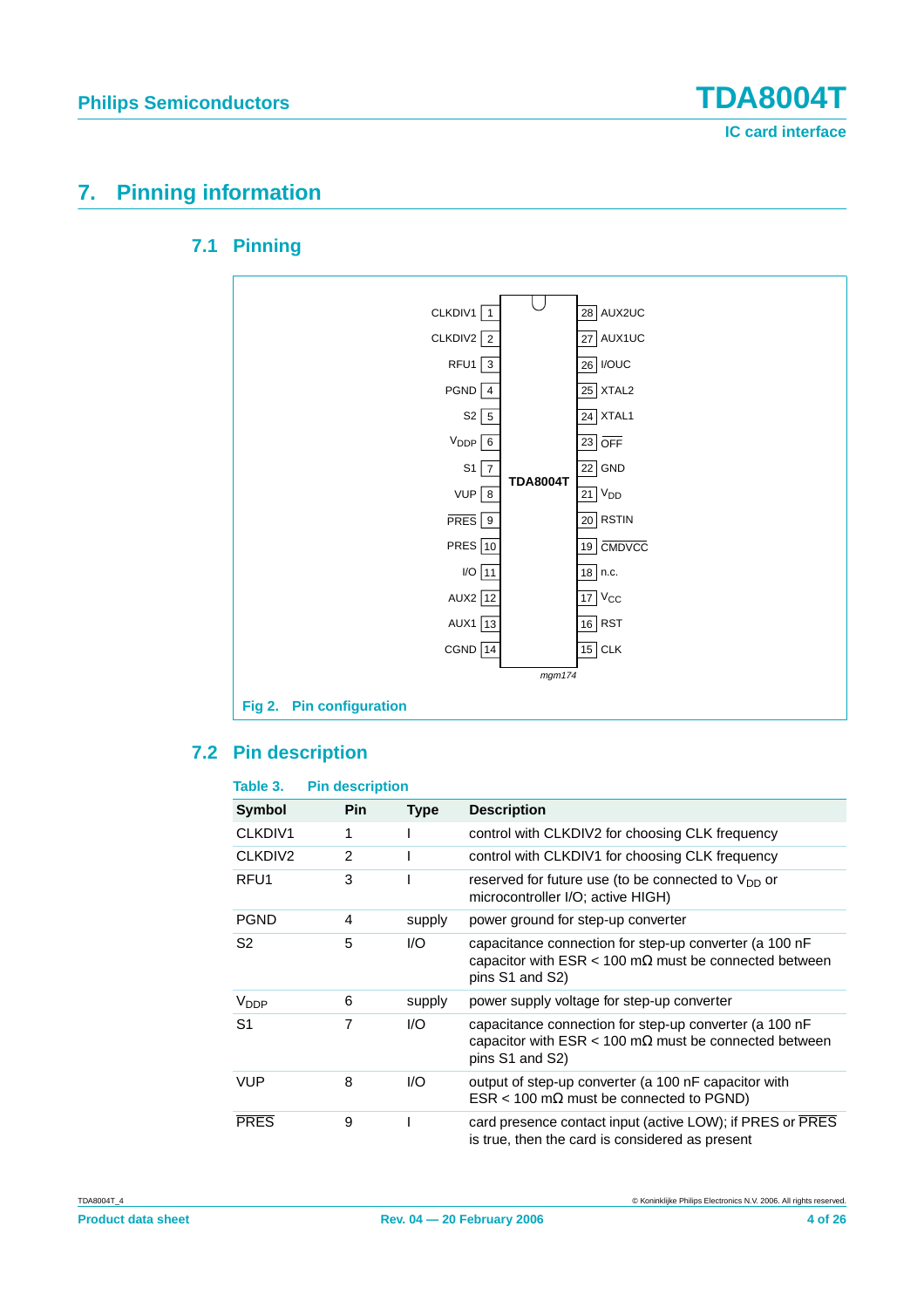# **Philips Semiconductors TDA8004T**

**IC card interface**

| Table 3.              | Pin description continued |             |                                                                                                                                                                                                                       |
|-----------------------|---------------------------|-------------|-----------------------------------------------------------------------------------------------------------------------------------------------------------------------------------------------------------------------|
| <b>Symbol</b>         | Pin                       | <b>Type</b> | <b>Description</b>                                                                                                                                                                                                    |
| <b>PRES</b>           | 10                        | L           | card presence contact input (active HIGH); if PRES or<br>PRES is true, then the card is considered as present                                                                                                         |
| I/O                   | 11                        | I/O         | data line to and from card (C7) (internal 10 $k\Omega$ pull-up<br>resistor connected to $V_{CC}$ )                                                                                                                    |
| AUX <sub>2</sub>      | 12                        | I/O         | auxiliary line to and from card (C8) (internal 10 $k\Omega$ pull-up<br>resistor connected to $V_{CC}$ )                                                                                                               |
| AUX1                  | 13                        | 1/O         | auxiliary line to and from card (C4) (internal 10 $k\Omega$ pull-up<br>resistor connected to $V_{CC}$ )                                                                                                               |
| <b>CGND</b>           | 14                        | supply      | ground for card signals                                                                                                                                                                                               |
| <b>CLK</b>            | 15                        | O           | clock to card (C3)                                                                                                                                                                                                    |
| <b>RST</b>            | 16                        | O           | card reset (C2)                                                                                                                                                                                                       |
| $V_{CC}$              | 17                        | O           | supply for card (C1); decouple to CGND with $2 \times 100$ nF or<br>1 $\times$ 100 nF and 1 $\times$ 220 nF capacitors with ESR < 100 m $\Omega$<br>(with 220 nF, the noise margin on V <sub>CC</sub> will be higher) |
| n.c.                  | 18                        |             | not connected                                                                                                                                                                                                         |
| <b>CMDVCC</b>         | 19                        | I           | start activation sequence input from microcontroller (active<br>LOW)                                                                                                                                                  |
| <b>RSTIN</b>          | 20                        | T           | card reset input from microcontroller (active HIGH)                                                                                                                                                                   |
| <b>V<sub>DD</sub></b> | 21                        | supply      | supply voltage                                                                                                                                                                                                        |
| <b>GND</b>            | 22                        | supply      | ground                                                                                                                                                                                                                |
| <b>OFF</b>            | 23                        | O           | NMOS interrupt to microcontroller (active LOW) with 20 $k\Omega$<br>internal pull-up resistor connected to V <sub>DD</sub> (refer to<br>Section 8.9)                                                                  |
| XTAL <sub>1</sub>     | 24                        | L           | crystal connection or input for external clock                                                                                                                                                                        |
| XTAL <sub>2</sub>     | 25                        | O           | crystal connection (leave open if an external clock source is<br>used)                                                                                                                                                |
| I/OUC                 | 26                        | I/O         | microcontroller data I/O line (internal 10 k $\Omega$ pull-up resistor<br>connected to $V_{DD}$ )                                                                                                                     |
| AUX1UC                | 27                        | 1/O         | auxiliary line to and from microcontroller (internal 10 $k\Omega$<br>pull-up resistor connected to V <sub>DD</sub> )                                                                                                  |
| AUX2UC                | 28                        | I/O         | auxiliary line to and from microcontroller (internal 10 $k\Omega$<br>pull-up resistor connected to $V_{DD}$ )                                                                                                         |

### <span id="page-4-1"></span><span id="page-4-0"></span>**8. Functional description**

Throughout this document, it is assumed that the reader is familiar with ISO 7816 norm terminology.

#### **8.1 Power supply**

The supply pins for the IC are  $V_{DD}$  and GND.  $V_{DD}$  should be in the range from 2.7 V to 6.5 V. All interface signals with the system controller are referenced to  $V_{DD}$ ; so, be sure the supply voltage of the system controller is also  $V_{DD}$ . All card contacts remain inactive during powering up or powering down. The sequencer is not activated until  $V_{DD}$ reaches  $V_{th2}$  +  $V_{hys(th2)}$  (see [Figure](#page-5-0) 3). When  $V_{DD}$  falls below  $V_{th2}$ , an automatic deactivation of the contacts is performed.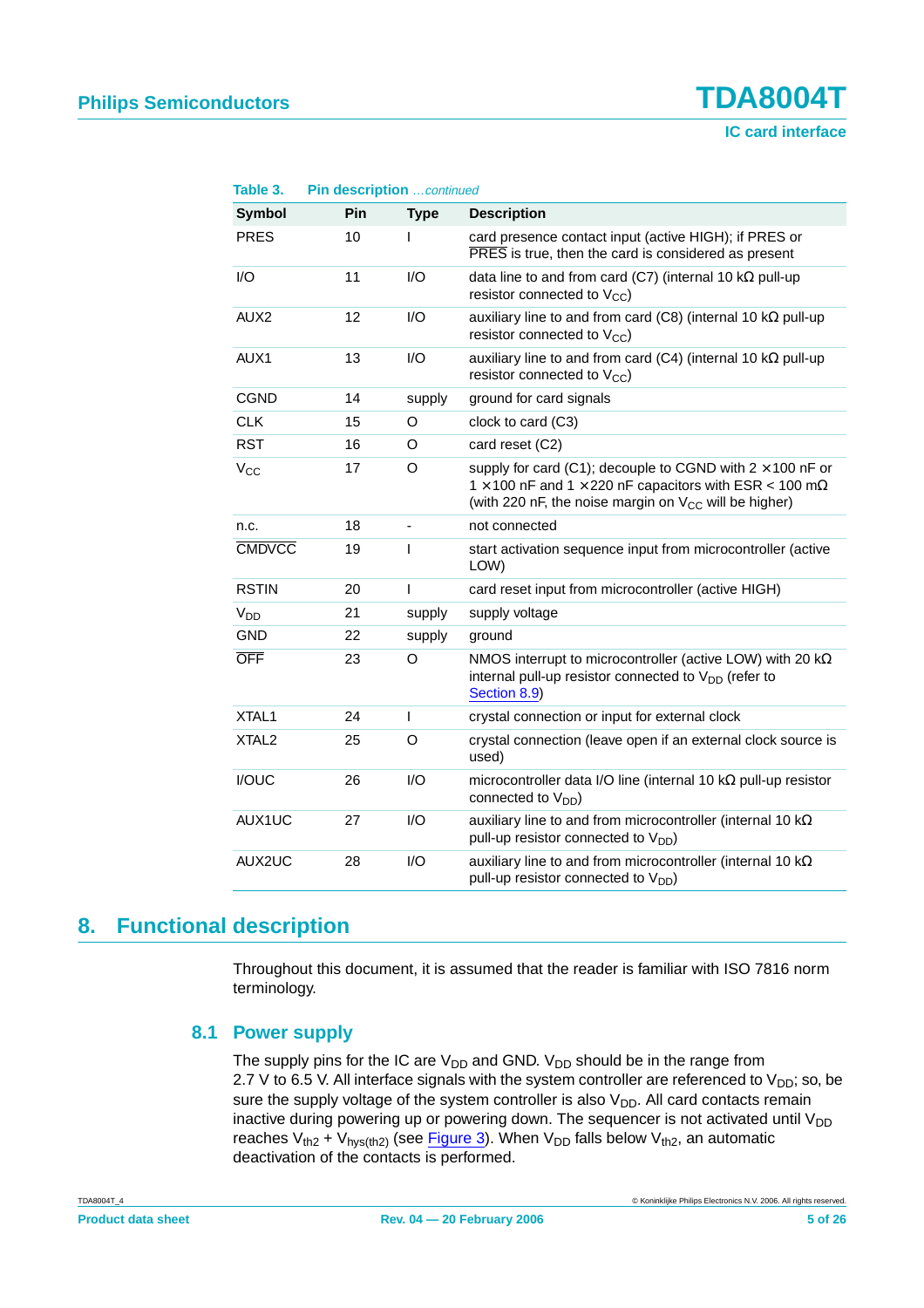For generating a 5 V  $\pm$  5 % V<sub>CC</sub> supply to the card, an integrated voltage doubler is incorporated. This step-up converter should be separately supplied by  $V_{\text{DDP}}$  and PGND (from 4.5 V to 6.5 V). Due to large transient currents, the  $2 \times 100$  nF capacitors of the step-up converter should have an ESR less than 100 mΩ and be located as near as possible to the IC.

The supply voltages  $V_{DD}$  and  $V_{DDP}$  may be applied to the IC in any time sequence.

#### <span id="page-5-1"></span>**8.2 Voltage supervisor**

This block surveys the V<sub>DD</sub> supply. A defined reset pulse of approximately 10 ms (t<sub>W</sub>) is used internally for maintaining the IC in the inactive mode during powering up or powering down of  $V_{DD}$  (see [Figure](#page-5-0) 3).

As long as  $V_{DD}$  is less than  $V_{th2} + V_{hys(th2)}$ , the IC will remain inactive whatever the levels on the command lines. This also lasts for the duration of  $t<sub>W</sub>$  after  $V<sub>DD</sub>$  has reached a level higher than  $V_{th2} + V_{hvs(th2)}$ .

The system controller should not try to start an activation during this time.

When  $V_{DD}$  falls below  $V_{th2}$ , a deactivation sequence of the contacts is performed.



#### <span id="page-5-2"></span><span id="page-5-0"></span>**8.3 Clock circuitry**

The clock signal (CLK) to the card is either derived from a clock signal input on pin XTAL1 or from a crystal up to 26 MHz connected between pins XTAL1 and XTAL2.

The frequency may be chosen at f<sub>XTAL</sub>, 1⁄2f<sub>XTAL</sub>, 1⁄4f<sub>XTAL</sub> or 1⁄<sub>8</sub>f<sub>XTAL</sub> via pins CLKDIV1 and CLKDIV2 (see [Table](#page-6-0) 4).

The frequency change is synchronous, which means that during transition, no pulse is shorter than 45 % of the smallest period and that the first and last clock pulse around the change has the correct width.

In the case of  $f_{\text{YTA}}$ , the duty factors are dependent on the signal at XTAL1.

In order to reach a 45 % to 55 % duty factor on pin CLK the input signal on XTAL1 should have a duty factor of 48 % to 52 % and transition times of less than 5 % of the input signal period.

If a crystal is used with  $f_{\text{XTAL}}$ , the duty factor on pin CLK may be 45 % to 55 % depending on the layout and on the crystal characteristics and frequency.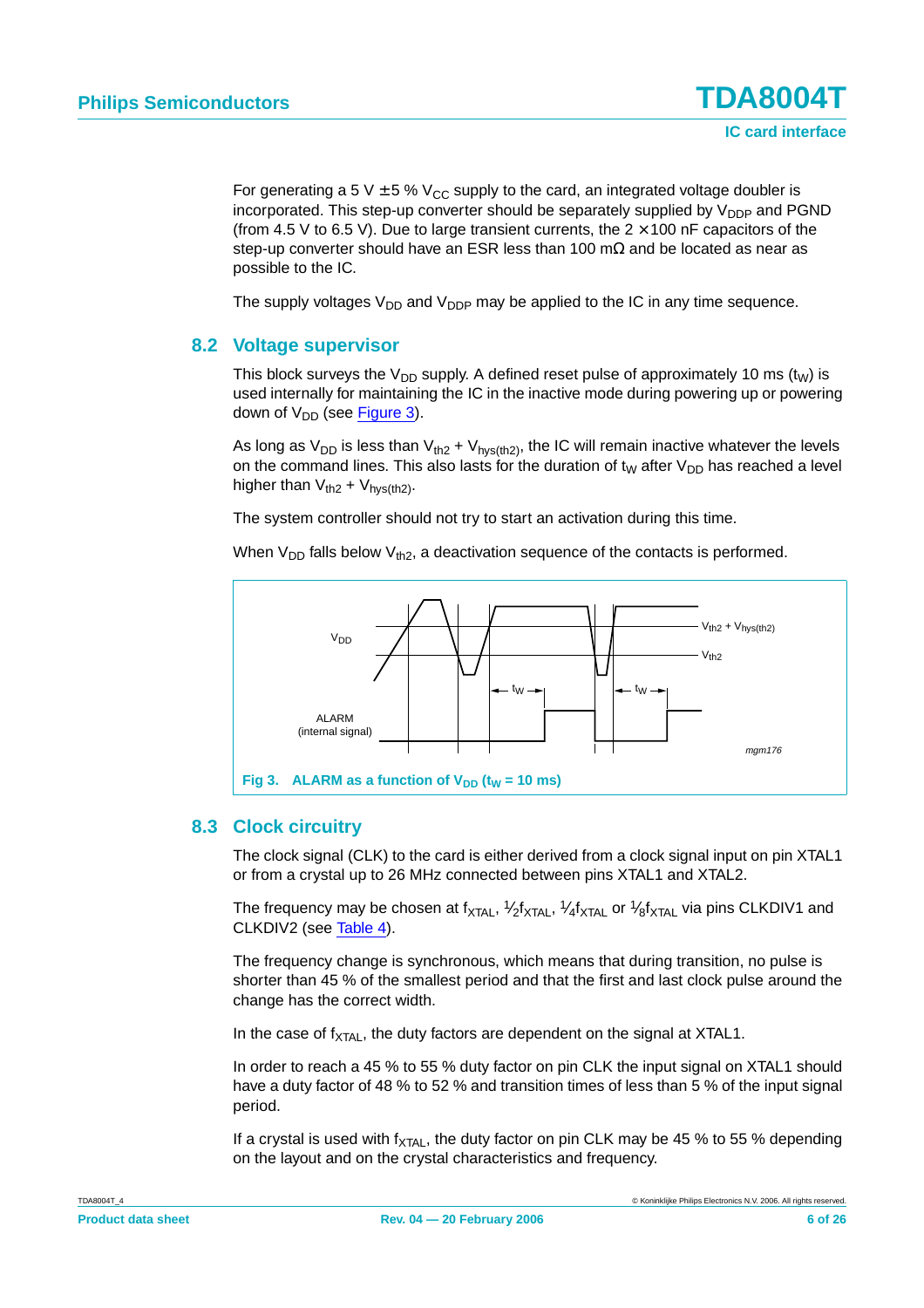In the other cases, it is guaranteed between 45 % and 55 % of the period.

The crystal oscillator runs as soon as the IC is powered up. If the crystal oscillator is used, or if the clock pulse on XTAL1 is permanent, then the clock pulse will be applied to the card according to the timing diagram of the activation sequence (see [Figure](#page-8-0) 5).

If the signal applied to XTAL1 is controlled by the system controller, then the clock pulse will be applied to the card when the system controller will send it (after completion of the activation sequence).

<span id="page-6-0"></span>**Table 4. Clock circuitry definition**

| <b>CLKDIV1</b> | <b>CLKDIV2</b> | <b>CLK</b>                   |
|----------------|----------------|------------------------------|
|                | U              | $\frac{1}{8}f_{\text{XTAL}}$ |
|                |                | $1/4$ fxtal                  |
|                |                | $1/2$ $f_{\text{XTAL}}$      |
|                | U              | <sup>†</sup> XTAL            |

#### <span id="page-6-1"></span>**8.4 I/O circuitry**

The three data lines I/O, AUX1 and AUX2 are identical.

The Idle state is realized by both lines (I/O and I/OUC) being pulled HIGH via a 10 kΩ resistor (I/O to  $V_{CC}$  and I/OUC to  $V_{DD}$ ).

I/O is referenced to V<sub>CC</sub> and I/OUC to V<sub>DD</sub>, thus allowing operation with V<sub>CC</sub>  $\neq$  V<sub>DD</sub>.

The first side on which a falling edge occurs becomes the master. An anti-latch circuit disables the detection of falling edges on the other line, which becomes a slave.

After a time delay  $t_{d(edoe)}$  (approximately 200 ns), the N transistor on the slave side is turned on, thus transmitting the logic 0 present on the master side.

When the master side returns to logic 1, the P transistor on the slave side is turned on during the time delay  $t_{d(edge)}$  and then both sides return to their Idle states.

This active pull-up feature ensures fast LOW-to-HIGH transitions; it is able to deliver more than 1 mA up to an output voltage of  $0.9V_{CC}$  on a 80 pF load. At the end of the active pull-up pulse, the output voltage only depends on the internal pull-up resistor and on the load current (see [Figure](#page-7-0) 4).

The maximum frequency on these lines is 1 MHz.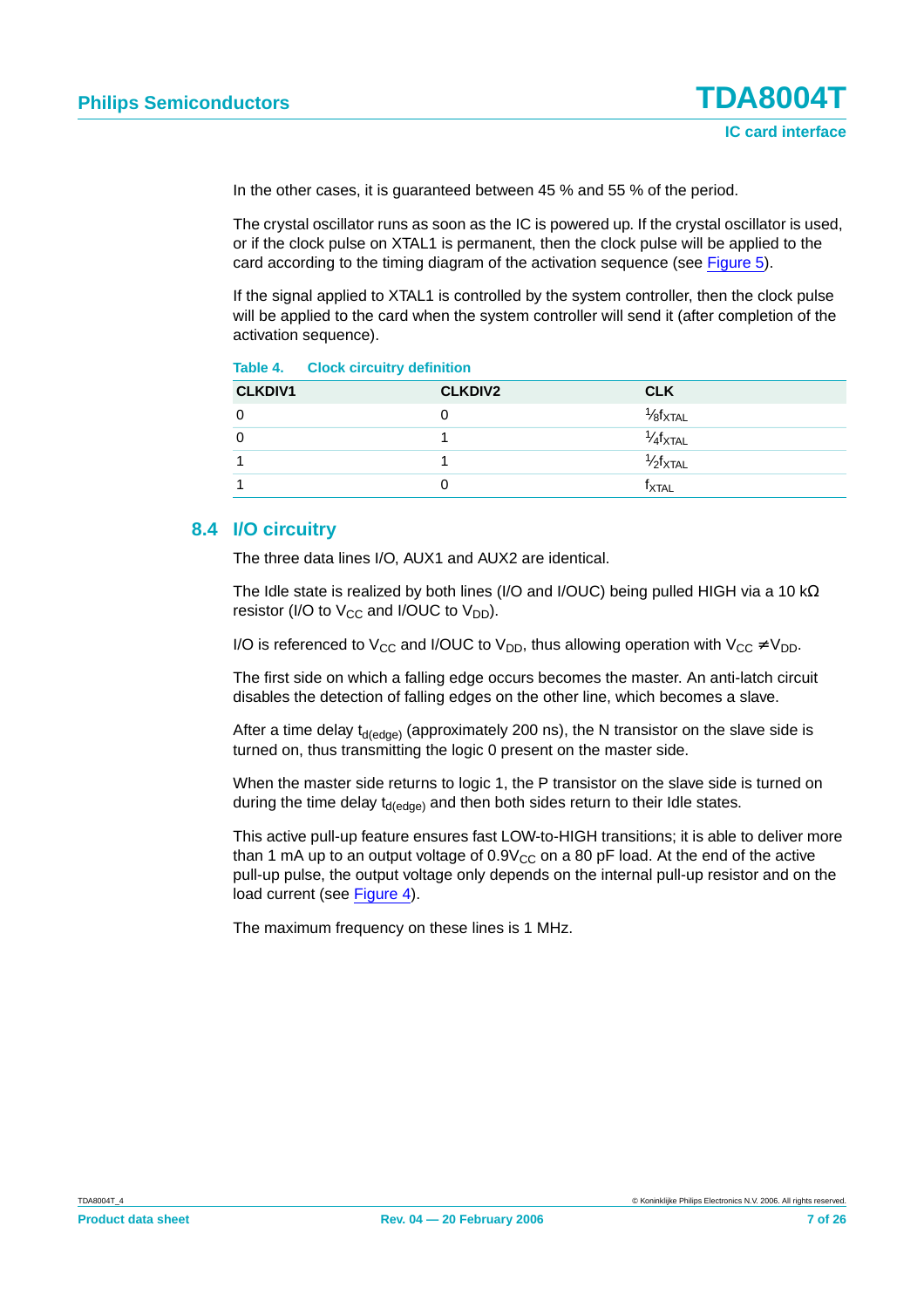

#### <span id="page-7-1"></span><span id="page-7-0"></span>**8.5 Inactive state**

After power-on reset, the circuit enters the inactive state. A minimum number of circuits are active while waiting for the microcontroller to start a session:

- **•** All card contacts are inactive (approximately 200 Ω to GND)
- **•** I/OUC, AUX1UC and AUX2UC are high impedance (10 kΩ pull-up resistor connected to  $V_{DD}$ )
- **•** Voltage generators are stopped
- **•** XTAL oscillator is running
- **•** Voltage supervisor is active

#### <span id="page-7-2"></span>**8.6 Activation sequence**

After power-on and after the internal pulse width delay, the system controller may check the presence of the card with the signal  $\overline{OFF}$  ( $\overline{OFF}$  = HIGH while  $\overline{CMDCC}$  is HIGH means that the card is present;  $\overline{\text{OFF}}$  = LOW while  $\overline{\text{CMDVCC}}$  is HIGH means that no card is present).

If the card is in the reader (which is the case if  $\overline{PRES}$  or PRES is true), the system controller may start a card session by pulling CMDVCC LOW.

The following sequence then occurs (see [Figure](#page-8-0) 5):

- $\overline{CMDVCC}$  is pulled LOW  $(t_0)$
- The voltage doubler is started  $(t_1 t_0)$
- $V_{CC}$  rises from 0 V to 5 V with a controlled slope ( $t_2 = t_1 + \frac{1}{2}$ 3T) (I/O, AUX1 and AUX2 follow  $V_{CC}$  with a slight delay)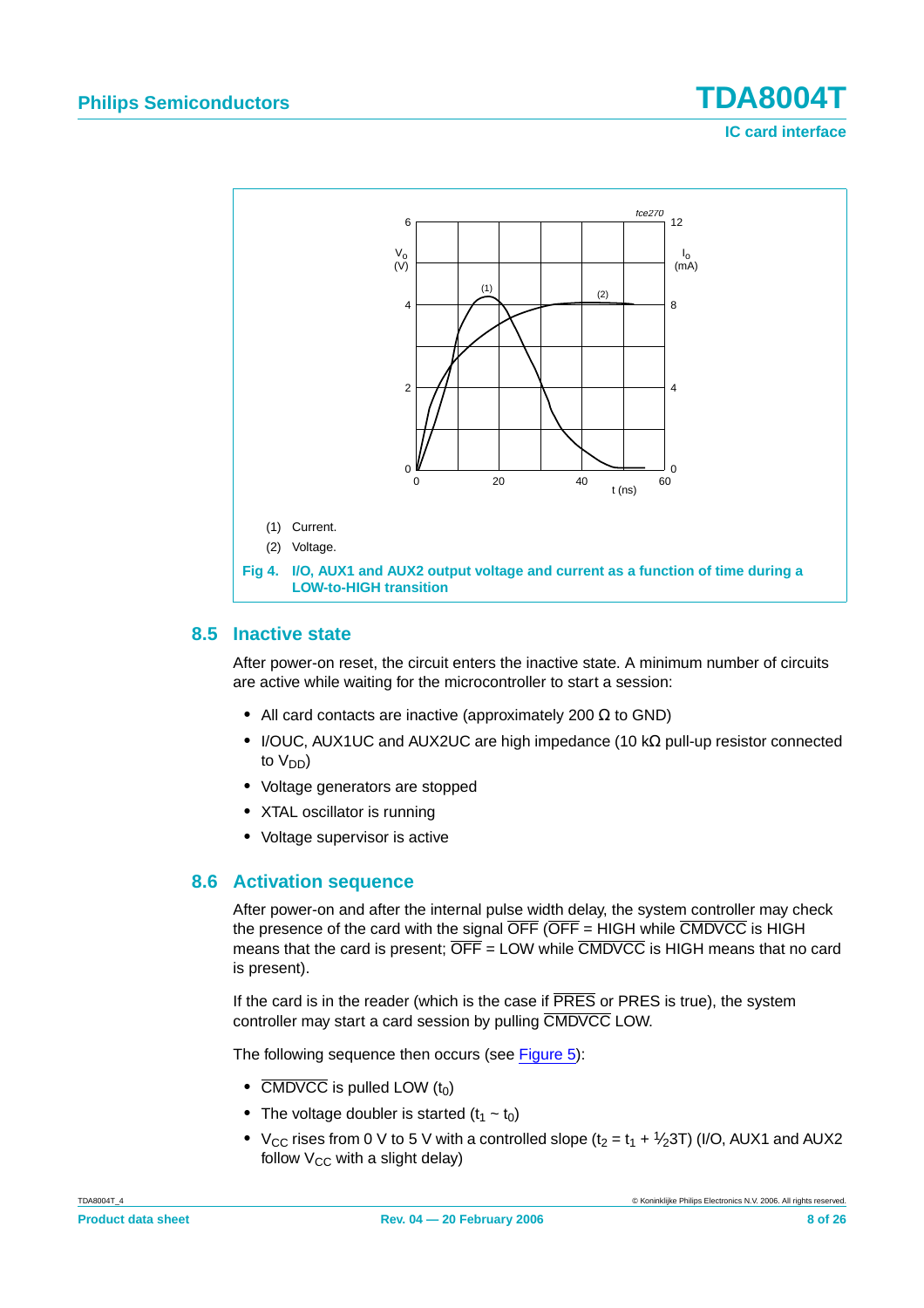- I/O, AUX1 and AUX2 are enabled  $(t_3 = t_1 + 4T)$
- CLK is applied to the C3 contact (t<sub>4</sub>)
- RST is enabled  $(t_5 = t_1 + 7T)$

In the timing informations above and below, T is 64 times the period of the internal oscillator, about 25 µs.

The clock may be applied to the card in the following way:

• Set RSTIN HIGH before setting CMDVCC LOW and reset it LOW between t<sub>3</sub> and t<sub>5</sub>; CLK will start at this moment. RST will remain LOW until  $t<sub>5</sub>$ , where RST is enabled to be the copy of RSTIN. After  $t_5$ , RSTIN has no further action on CLK. This is to allow a precise count of CLK pulses before toggling RST.

If this feature is not needed, then CMDVCC may be set LOW with RSTIN LOW. In this case, CLK will start at  $t_3$  and after  $t_5$ , RSTIN may be set HIGH in order to get the Answer To Request (ATR) from the card.



#### <span id="page-8-1"></span><span id="page-8-0"></span>**8.7 Active state**

When the activation sequence is completed, the TDA8004T will be in the active state. Data is exchanged between the card and the microcontroller via the I/O lines. The TDA8004T is designed for cards without  $V_{\text{PP}}$  (this is the voltage required to program or erase the internal non-volatile memory).

Depending on the layout and on the application test conditions (for example with an additional 1 pF cross capacitance between C2/C3 and C2/C7) it is possible that C2 is polluted with high frequency noise from C3. In this case, it will be necessary to connect a 220 pF capacitance between C2 and CGND.

It is recommended to:

1. Keep track C3 as far as possible from other tracks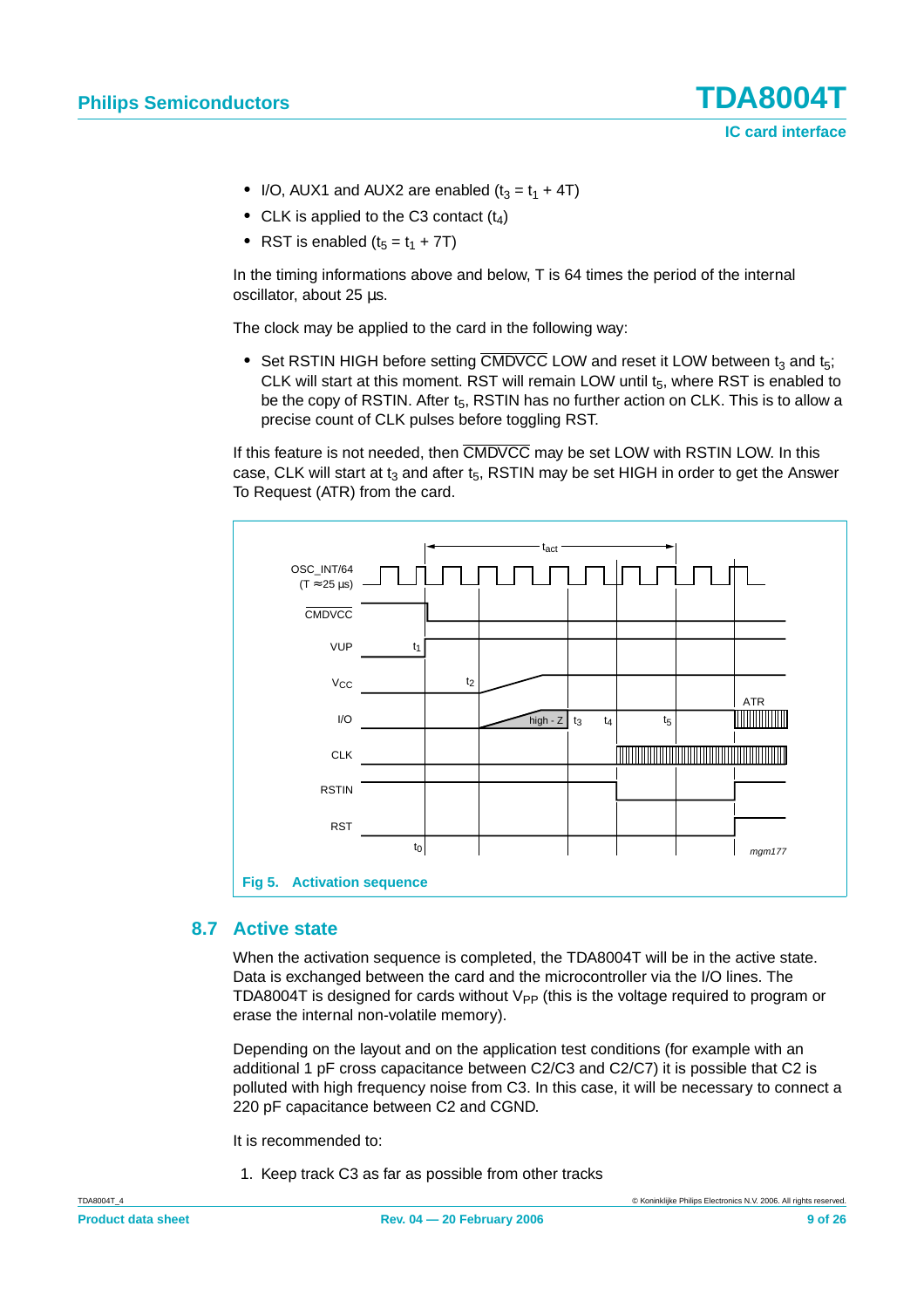- 2. Have straight connection between CGND and C5 (the 2 capacitors on C1 should be connected to this ground track)
- 3. Avoid ground loops between CGND, PGND and GND
- 4. Decouple  $V_{\text{DDP}}$  and  $V_{\text{DD}}$  separately; if the 2 supplies are the same in the application, then they should be connected in star on the main track

With all these layout precautions, noise should be at an acceptable level and jitter on C3 should be less than 100 ps. Refer to "Application Note AN97036" for specimen layouts

#### <span id="page-9-2"></span>**8.8 Deactivation sequence**

When a session is completed, the microcontroller sets the CMDVCC line to the HIGH state. The circuit then executes an automatic deactivation sequence by counting the sequencer back and ends in the inactive state (see [Figure](#page-9-1) 6):

- RST goes LOW  $\rightarrow$   $(t_{11} = t_{10})$
- CLK is stopped LOW  $\rightarrow$  (t<sub>12</sub> = t<sub>11</sub> +  $\frac{1}{2}$ T)
- I/O, AUX1 and AUX2 are output into high-impedance state  $\rightarrow$  (t<sub>13</sub> = t<sub>11</sub> + T); 10 kΩ pull-up resistor connected to  $V_{CC}$
- $V_{CC}$  falls to zero  $\rightarrow$  (t<sub>14</sub> = t<sub>11</sub> + <sup>1</sup>/<sub>2</sub>3T); the deactivation sequence is completed when  $V_{CC}$  reaches its inactive state
- VUP falls to zero  $\rightarrow$  (t<sub>15</sub> = t<sub>11</sub> + 5T) and all card contacts become low-impedance to GND; I/OUC, AUX1UC and AUX2UC remain pulled up to  $V_{DD}$  via a 10 k $\Omega$  resistor



#### <span id="page-9-1"></span><span id="page-9-0"></span>**8.9 Fault detection**

The following fault conditions are monitored by the circuit:

- Short-circuit or high current on V<sub>CC</sub>
- **•** Removing card during transaction
- V<sub>DD</sub> dropping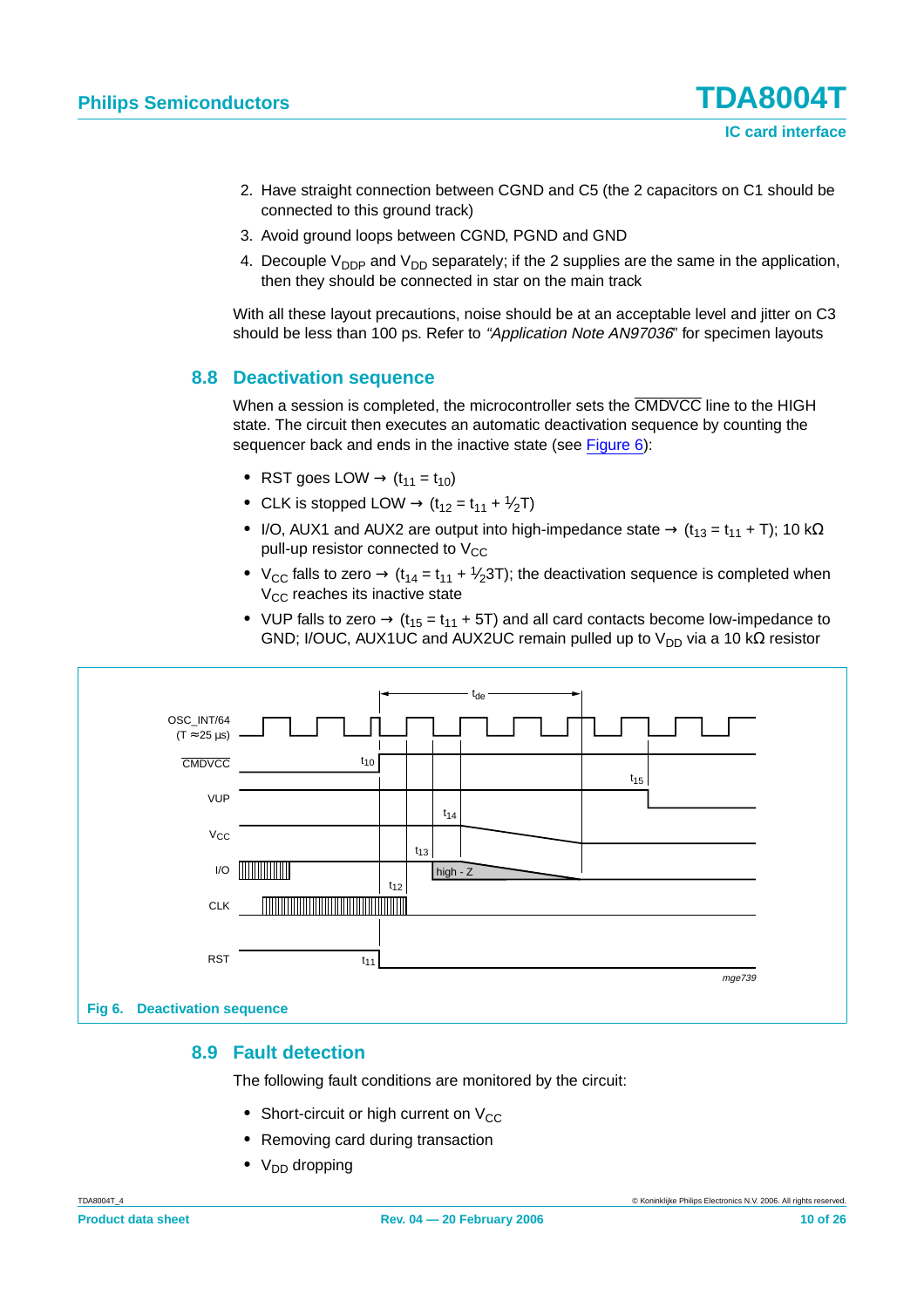**•** Overheating

There are two different cases (see [Figure](#page-10-0) 7):

- 1. CMDVCC HIGH: (outside a card session) then, OFF is LOW if the card is not in the reader and HIGH if the card is in the reader. A supply voltage drop on  $V_{DD}$  is detected by the supply supervisor, generates an internal power-on reset pulse, but don't act upon OFF. The card is not powered-up, so no short-circuit or overheating is detected.
- 2. CMDVCC LOW: (within a card session) then, OFF falls LOW if the card is extracted, or if a short-circuit has occurred on  $V_{CC}$ , or if the temperature on the IC has become too high. As soon as the fault is detected, an emergency deactivation is automatically performed (see [Figure](#page-11-0) 8).

When the system controller sets CMDVCC back to HIGH, it may sense OFF again in order to distinguish between a hardware problem or a card extraction. If a supply voltage drop on  $V_{DD}$  is detected whilst the card is activated, then an emergency deactivation will be performed, but OFF remains HIGH.

Depending on the type of card presence switch within the connector (normally closed or normally open) and on the mechanical characteristics of the switch, a bouncing may occur on presence signals at card insertion or withdrawal.

There is no debounce feature in the device, so the software has to take it into account; however, the detection of card take off during active phase, which initiates an automatic deactivation sequence is done on the first true/false transition on PRES or PRES and is memorized until the system controller sets CMDVCC HIGH.

So, the software may take some time waiting for presence switches to be stabilized without causing any delay on the necessary fast and normalized deactivation sequence.

<span id="page-10-0"></span>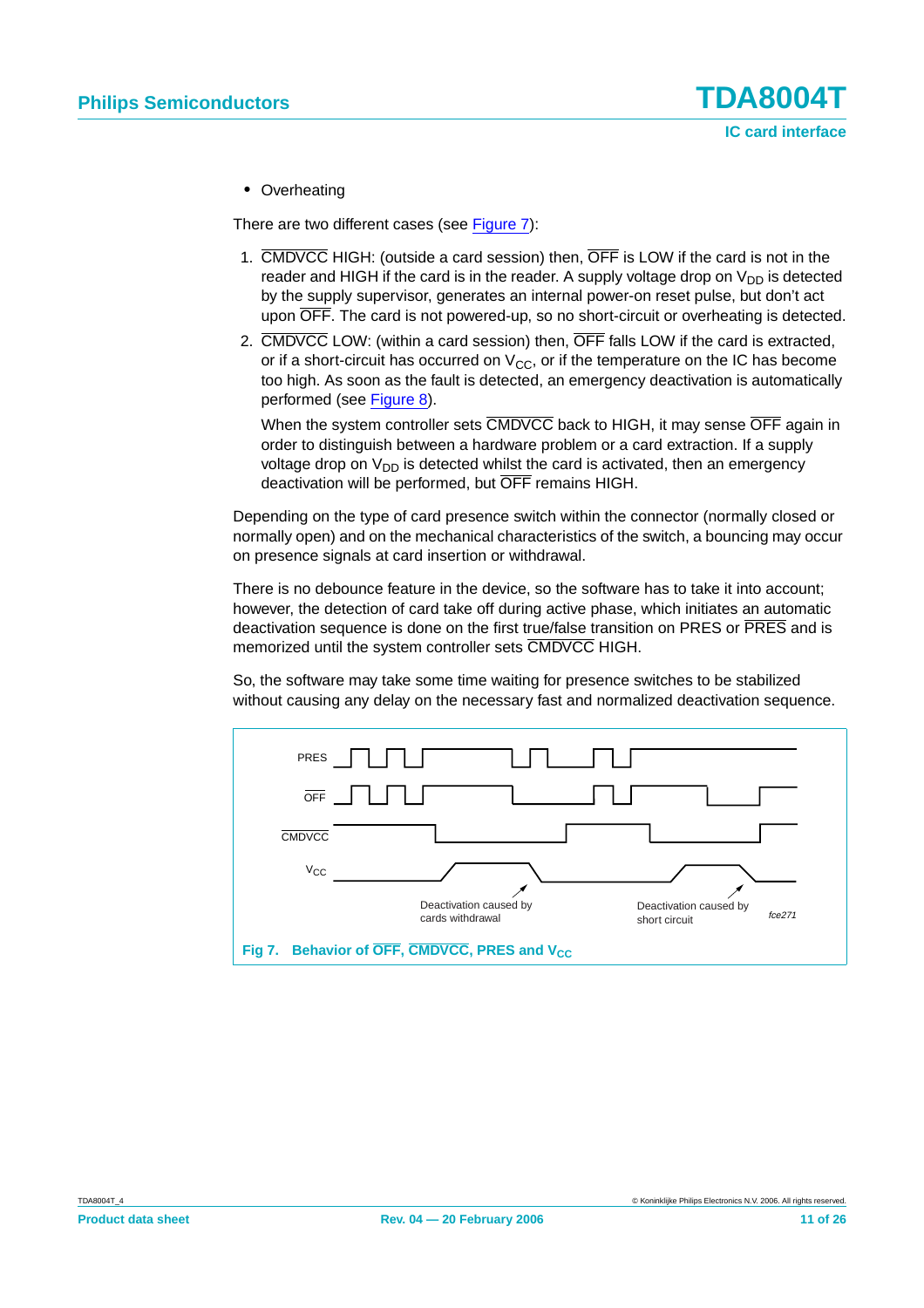**IC card interface**



#### <span id="page-11-1"></span><span id="page-11-0"></span>8.10 V<sub>CC</sub> regulator

 $V_{CC}$  buffer is able to deliver up to 65 mA continuously. It has an internal overload detection at approximately 90 mA.

This detection is internally filtered, allowing spurious current pulses up to 200 mA to be drawn by the card without causing a deactivation (the average current value must stay below 65 mA).

For V<sub>CC</sub> accuracy reasons, a 100 nF capacitor with ESR < 100 m $\Omega$  should be tied to CGND near pin 17 and a 100 nF (or better 220 nF) with same ESR should be tied to CGND near C1 contact.

### <span id="page-11-2"></span>**9. Limiting values**

#### **Table 5. Limiting values**

In accordance with the Absolute Maximum Rating System (IEC 60134).<sup>[\[1\]](#page-12-0)</sup>

| <b>Symbol</b>        | <b>Parameter</b>                                                                                                | <b>Conditions</b>               | Min    | <b>Max</b> | <b>Unit</b> |
|----------------------|-----------------------------------------------------------------------------------------------------------------|---------------------------------|--------|------------|-------------|
| $V_{DD}$ , $V_{DDP}$ | supply voltage                                                                                                  |                                 | $-0.3$ | $+7$       | V           |
| $V_{n1}$             | voltage on pins: XTAL1,<br>XTAL2, RFU1, RSTIN,<br>AUX2UC, AUX1UC, I/OUC,<br>CLKDIV1, CLKDIV2,<br>CMDVCC and OFF |                                 | $-0.3$ | $+7$       | V           |
| $V_{n2}$             | voltage on card contact pins<br>PRES, PRES, I/O, RST,<br>AUX1, AUX2 and CLK                                     |                                 | $-0.3$ | $+7$       | V           |
| $V_{n3}$             | voltage on pin VUP,<br>S1 and S2                                                                                |                                 |        | 9          | V           |
| $T_{\text{stg}}$     | IC storage temperature                                                                                          |                                 | $-55$  | $+125$     | °C          |
| $P_{\text{tot}}$     | continuous total power<br>dissipation                                                                           | $T_{amb} = -25$ °C to<br>+85 °C |        | 0.56       | W           |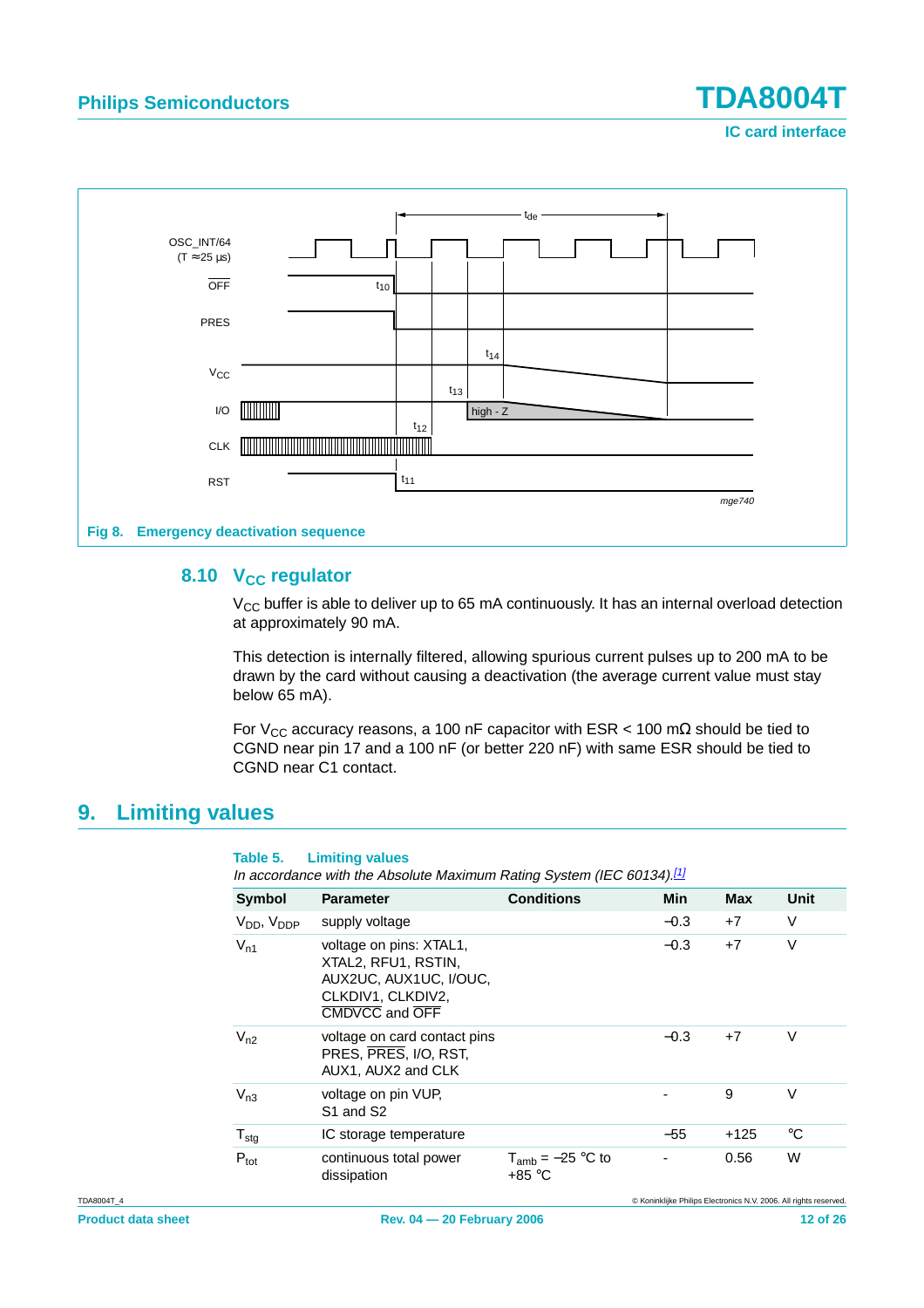| Table 5. |  | <b>Limiting values</b> continued |
|----------|--|----------------------------------|
|          |  |                                  |

In accordance with the Absolute Maximum Rating System (IEC 60134).<sup>[1]</sup>

| <b>Symbol</b> | <b>Parameter</b>                                                                                          | <b>Conditions</b> | Min                      | <b>Max</b> | Unit |
|---------------|-----------------------------------------------------------------------------------------------------------|-------------------|--------------------------|------------|------|
| T,            | junction temperature                                                                                      |                   | $\overline{\phantom{0}}$ | 150        | °C   |
| $V_{es1}$     | electrostatic voltage on<br>pins: I/O, RST, V <sub>CC</sub> , AUX1,<br>CLK, AUX2, PRES and<br><b>PRES</b> |                   | -6                       | +6         | kV   |
| $\rm V_{es2}$ | electrostatic voltage on all<br>other pins                                                                |                   | $-2$                     | +2         | kV   |
|               |                                                                                                           |                   |                          |            |      |

<span id="page-12-0"></span>[1] All card contacts are protected against any short with any other card contact.

### <span id="page-12-1"></span>**10. Thermal characteristics**

| Table 6.      | <b>Thermal characteristics</b>                             |                   |     |      |
|---------------|------------------------------------------------------------|-------------------|-----|------|
| Symbol        | <b>Parameter</b>                                           | <b>Conditions</b> | Typ | Unit |
| $R_{th(i-a)}$ | thermal resistance from junction in free air<br>to ambient |                   | 70  | K/W  |

### <span id="page-12-2"></span>**11. Characteristics**

#### **Table 7. Characteristics**

| Symbol                      | <b>Parameter</b>                                                                    | <b>Conditions</b>                                    | Min                      | <b>Typ</b>               | <b>Max</b> | Unit            |
|-----------------------------|-------------------------------------------------------------------------------------|------------------------------------------------------|--------------------------|--------------------------|------------|-----------------|
| <b>General</b>              |                                                                                     |                                                      |                          |                          |            |                 |
| $f_{CLK}$                   | card clock frequency                                                                |                                                      | 0                        | $\blacksquare$           | 20         | MHz             |
| $P_{\text{tot}}$            | continuous total<br>power dissipation                                               | $T_{amb} = -25$ °C to +85 °C                         | ۰.                       | $\blacksquare$           | 0.56       | W               |
| $\mathsf{T}_{\mathsf{amb}}$ | ambient temperature                                                                 |                                                      | $-25$                    |                          | $+85$      | $\rm ^{\circ}C$ |
| <b>Supplies</b>             |                                                                                     |                                                      |                          |                          |            |                 |
| V <sub>DD</sub>             | supply voltage                                                                      |                                                      | 2.7                      | $\overline{\phantom{a}}$ | 6.5        | $\vee$          |
| V <sub>DDP</sub>            | supply voltage for the<br>step-up converter                                         |                                                      | 4.5                      | 5                        | 6.5        | $\vee$          |
| $V_{O(VUP)}$                | output voltage on pin<br>VUP from step-up<br>converter                              |                                                      | -                        | 5.5                      | ٠          | $\vee$          |
| $V_{i(VUP)}$                | input voltage to be<br>applied on VUP in<br>order to block the<br>step-up converter |                                                      | 7                        | $\overline{\phantom{a}}$ | 9          | $\vee$          |
| l <sub>DD</sub>             | supply current                                                                      | inactive mode                                        | $\overline{\phantom{a}}$ | $\overline{\phantom{a}}$ | 1.2        | mA              |
|                             |                                                                                     | active mode; $f_{CLK} = f_{XTAL}$ ;<br>$C_L$ = 30 pF |                          | $\overline{\phantom{0}}$ | 1.5        | mA              |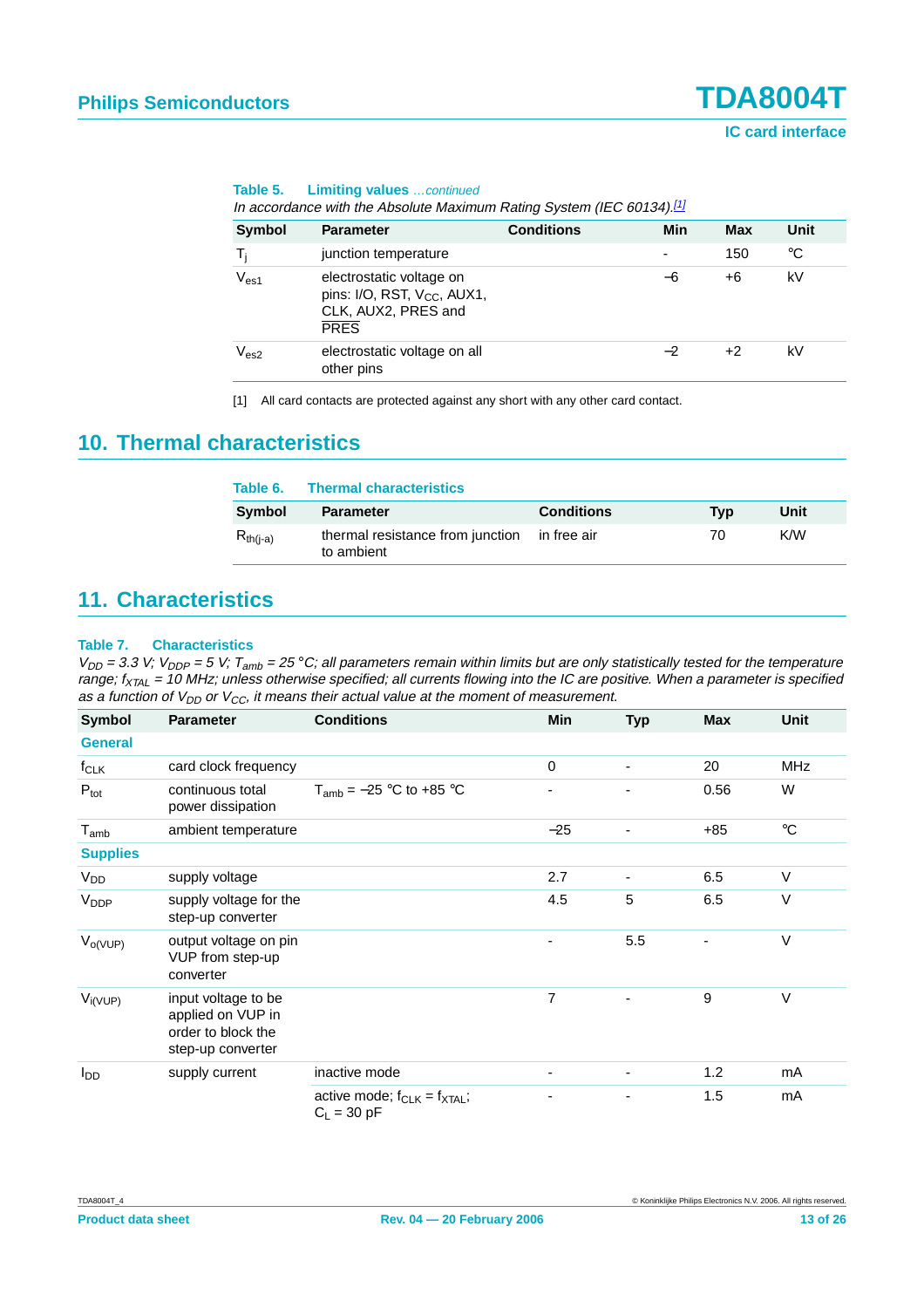| <b>Symbol</b>                                          | <b>Parameter</b>                                                                                                     | <b>Conditions</b>                                                                         | Min                      | <b>Typ</b>                   | Max                | Unit         |  |
|--------------------------------------------------------|----------------------------------------------------------------------------------------------------------------------|-------------------------------------------------------------------------------------------|--------------------------|------------------------------|--------------------|--------------|--|
| <b>I</b> <sub>DDP</sub>                                | supply current for the                                                                                               | inactive mode                                                                             |                          |                              | 0.1                | mA           |  |
|                                                        | step-up converter                                                                                                    | active mode; $f_{CLK} = f_{XTAL}$ ;<br>$C_L$ = 30 pF                                      | ٠                        | ٠                            |                    |              |  |
|                                                        |                                                                                                                      | $I_{CC} = 0$ mA                                                                           | $\overline{\phantom{a}}$ | $\qquad \qquad \blacksquare$ | 18                 | mA           |  |
|                                                        |                                                                                                                      | $I_{CC}$ = 65 mA                                                                          | ÷,                       |                              | 150                | mA           |  |
| $V_{th2}$                                              | threshold voltage on<br>$V_{DD}$ (falling)                                                                           |                                                                                           | 2.2                      |                              | 2.4                | $\mathsf{V}$ |  |
| V <sub>hys(th2)</sub>                                  | hysteresis on Vth <sub>2</sub>                                                                                       |                                                                                           | 50                       | ä,                           | 150                | mV           |  |
| t <sub>W</sub>                                         | width of the internal<br><b>ALARM</b> pulse                                                                          |                                                                                           | 6                        |                              | 20                 | ms           |  |
|                                                        | Card supply voltage (V <sub>CC</sub> )[1]                                                                            |                                                                                           |                          |                              |                    |              |  |
| $V_{\rm CC}$                                           | output (card supply)                                                                                                 | inactive mode                                                                             | $-0.1$                   | $\qquad \qquad \blacksquare$ | $+0.1$             | V            |  |
|                                                        | voltage including<br>ripple                                                                                          | inactive mode; $I_{CC} = 1$ mA                                                            | $-0.1$                   | $\frac{1}{2}$                | $+0.4$             | V            |  |
|                                                        |                                                                                                                      | active mode:<br>$ I_{\rm CC} $ < 65 mA DC                                                 | 4.75                     | $\overline{\phantom{0}}$     | 5.25               | $\vee$       |  |
|                                                        |                                                                                                                      | active mode; single current<br>pulse of $-100$ mA; 2 $\mu$ s                              | 4.65                     |                              | 5.25               | $\vee$       |  |
|                                                        |                                                                                                                      | active mode; current pulses of<br>40 nAs with $ I_{\text{CC}} $ < 200 mA;<br>$t < 400$ ns | 4.65                     |                              | 5.25               | V            |  |
| $V_{i(ripple)(p-p)}$                                   | ripple voltage on V <sub>CC</sub><br>(peak-to-peak value)                                                            | from 20 kHz to 200 MHz                                                                    | $\overline{\phantom{0}}$ | $\overline{\phantom{0}}$     | 350                | mV           |  |
| $ I_{\rm CC} $                                         | output (card supply)                                                                                                 | from $0 \vee$ to $5 \vee$ ;                                                               | ٠                        | $\frac{1}{2}$                | 65                 | mA           |  |
|                                                        | current                                                                                                              | V <sub>CC</sub> short-circuit to ground                                                   |                          |                              | 120                | mA           |  |
| <b>SR</b>                                              | slew rate                                                                                                            | up                                                                                        | 0.09                     | 0.18                         | 0.27               | $V/\mu s$    |  |
|                                                        |                                                                                                                      | down                                                                                      | 0.09                     | 0.21                         | 0.27               | $V/\mu s$    |  |
|                                                        | <b>Crystal connections (XTAL1 and XTAL2)</b>                                                                         |                                                                                           |                          |                              |                    |              |  |
| $C_{\text{ext}}$                                       | external capacitance<br>on XTAL1 and XTAL2                                                                           | depending on specification of<br>crystal or resonator used                                |                          |                              | 15                 | pF           |  |
| $f_{i(XTAL)}$                                          | crystal input<br>frequency                                                                                           |                                                                                           | $\overline{2}$           | ٠                            | 26                 | <b>MHz</b>   |  |
| $V_{IH(XTAL)}$                                         | HIGH-level input<br>voltage on XTAL1                                                                                 |                                                                                           | 0.8V <sub>DD</sub>       |                              | $\rm V_{DD}$ + 0.2 | $\vee$       |  |
| $V_{IL(XTAL)}$                                         | LOW-level input<br>voltage on XTAL1                                                                                  |                                                                                           | $-0.3$                   |                              | 0.2V <sub>DD</sub> | $\mathsf V$  |  |
| Data lines (I/O, I/OUC, AUX1, AUX2, AUXUC1 and AUXUC2) |                                                                                                                      |                                                                                           |                          |                              |                    |              |  |
| General                                                |                                                                                                                      |                                                                                           |                          |                              |                    |              |  |
| $t_{d$ (edge)                                          | delay between falling<br>edge on pins<br>I/OUC and I/O (or<br>I/O and I/OUC) and<br>width of active pull-up<br>pulse |                                                                                           |                          | 200                          |                    | ns           |  |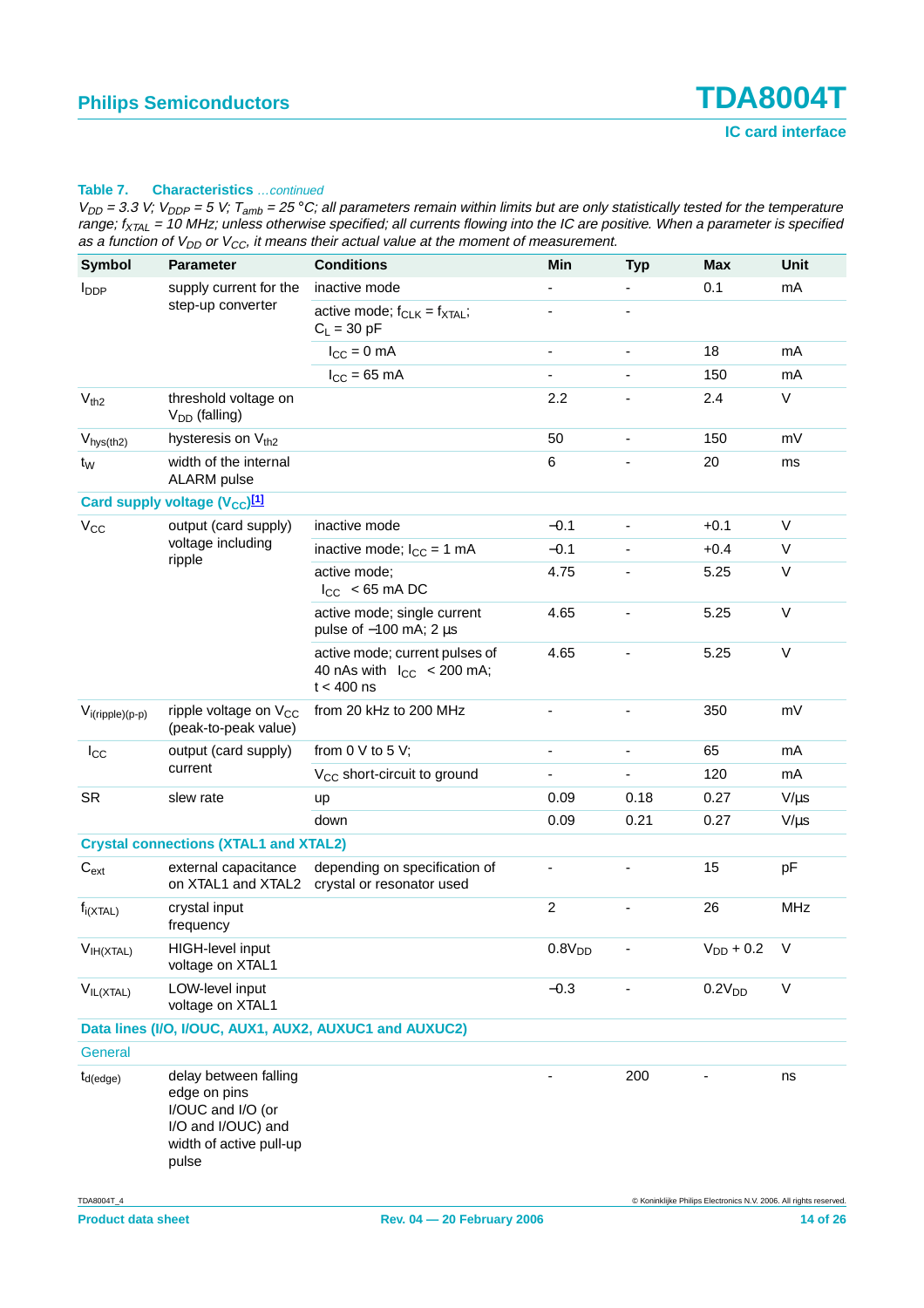| <b>Symbol</b>                                   | <b>Parameter</b>                                                  | <b>Conditions</b>                                                                                  | Min                      | <b>Typ</b>     | <b>Max</b>         | Unit       |
|-------------------------------------------------|-------------------------------------------------------------------|----------------------------------------------------------------------------------------------------|--------------------------|----------------|--------------------|------------|
| $f_{I/O(max)}$                                  | maximum frequency<br>on data lines                                |                                                                                                    |                          |                | 1                  | <b>MHz</b> |
| $C_i$                                           | input capacitance on<br>data lines                                |                                                                                                    |                          |                | 10                 | рF         |
|                                                 |                                                                   | Data lines; I/O, AUX1 and AUX2 (with 10 k $\Omega$ pull-up resistor connected to $V_{\text{CC}}$ ) |                          |                |                    |            |
| <b>V<sub>OH</sub></b>                           | HIGH-level output                                                 | no DC load                                                                                         | $0.9V_{CC}$              |                | $V_{CC}$ + 0.1     | V          |
|                                                 | voltage on data lines                                             | $I_{OH} = -40 \mu A$                                                                               | $0.75V_{CC}$             |                | $V_{CC}$ + 0.1     | V          |
| $V_{OL}$                                        | LOW-level output<br>voltage on data lines                         | $I_{OL}$ = 1 mA                                                                                    |                          |                | 300                | mV         |
| V <sub>IH</sub>                                 | HIGH-level input<br>voltage on data lines                         |                                                                                                    | 1.8                      |                | $V_{CC}$ + 0.3     | $\vee$     |
| $V_{IL}$                                        | LOW-level input<br>voltage on data lines                          |                                                                                                    | $-0.3$                   | $\blacksquare$ | $+0.8$             | $\vee$     |
| Vinactive                                       | voltage on data lines                                             | no load                                                                                            | $\overline{\phantom{a}}$ | $\blacksquare$ | 0.1                | V          |
|                                                 | outside a session                                                 | $I_{1/O} = 1$ mA                                                                                   | $\blacksquare$           |                | 0.3                | V          |
| $I_{\text{edge}}$                               | current from data<br>lines when active<br>pull-up active          | $V_{OH} = 0.9V_{CC}$ ; C <sub>o</sub> = 80 pF                                                      | $-1$                     |                |                    | mA         |
| $\left\vert \mathbf{1}_{\text{LIH}}\right\vert$ | input leakage current<br><b>HIGH</b> on data lines                | $V_{IH} = V_{CC}$                                                                                  |                          |                | 10                 | μA         |
| $I_{IL}$                                        | LOW-level input<br>current on data lines                          | $V_{IL} = 0 V$                                                                                     |                          |                | 600                | μA         |
| $R_{pu(int)}$                                   | internal pull-up<br>resistance between<br>data lines and $V_{CC}$ |                                                                                                    | 9                        | 11             | 13                 | $k\Omega$  |
| $t_r$ , $t_f$                                   | input transition times<br>on data lines                           | from $V_{IL(max)}$ to $V_{IH(min)}$                                                                |                          |                | 1                  | $\mu$ s    |
|                                                 | output transition times<br>on data lines                          | $Co = 80$ pF, no DC load;<br>10 % to 90 % of V <sub>CC</sub><br>(see Figure 9)                     |                          |                | 0.1                | μs         |
|                                                 |                                                                   | Data lines; I/OUC, AUX1UC and AUX2UC (with 10 k $\Omega$ pull-up resistor connected to $V_{DD}$ )  |                          |                |                    |            |
| <b>V<sub>OH</sub></b>                           | HIGH-level output                                                 | no DC load                                                                                         | 0.9V <sub>DD</sub>       |                | $V_{DD}$ + 0.2     | V          |
|                                                 | voltage on data lines                                             | $I_{OH} = -40 \mu A$                                                                               | 0.75V <sub>DD</sub>      |                | $\rm V_{DD}$ + 0.2 |            |
| $V_{OL}$                                        | LOW-level output<br>voltage on data lines                         | $I_{OL} = 1$ mA                                                                                    |                          |                | 300                | mV         |
| $V_{\text{IH}}$                                 | HIGH-level input<br>voltage on data lines                         |                                                                                                    | 0.7V <sub>DD</sub>       |                | $V_{DD}$ + 0.3     | $\vee$     |
| $\mathsf{V}_{\mathsf{IL}}$                      | LOW-level input<br>voltage on data lines                          |                                                                                                    | $\mathbf 0$              |                | 0.3V <sub>DD</sub> | $\sf V$    |
| $ I_{LIH} $                                     | input leakage current<br>HIGH on data lines                       | $V_{IH} = V_{DD}$                                                                                  |                          |                | 10                 | μA         |
| $I_{IL}$                                        | LOW-level input on<br>data lines                                  | $V_{IL} = 0 V$                                                                                     |                          |                | 600                | μA         |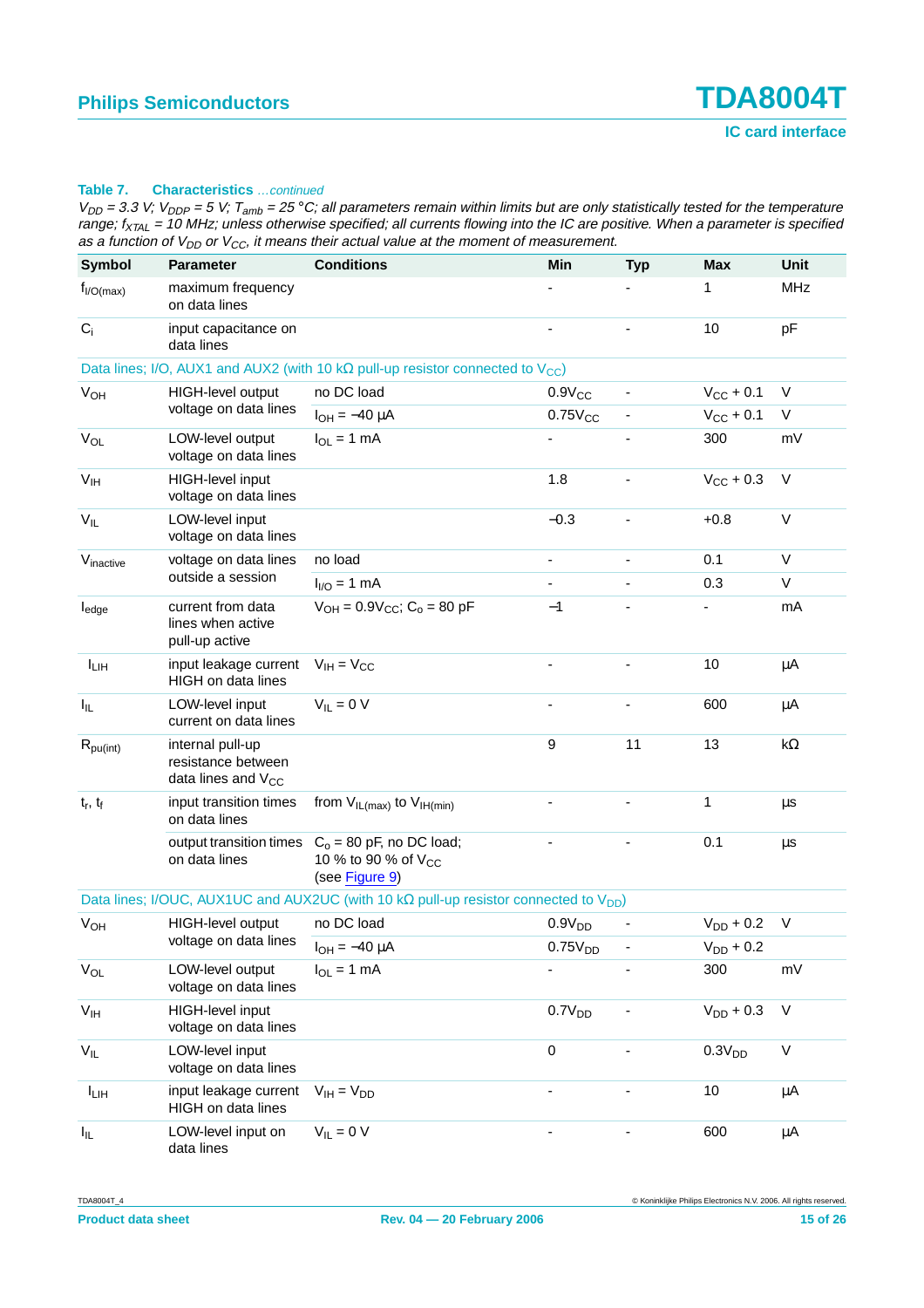| <b>Symbol</b>                                                                      | <b>Parameter</b>                                                         | <b>Conditions</b>                                                |                | Min                          | <b>Typ</b>                   | <b>Max</b>               | Unit        |
|------------------------------------------------------------------------------------|--------------------------------------------------------------------------|------------------------------------------------------------------|----------------|------------------------------|------------------------------|--------------------------|-------------|
| $R_{\text{pu(int)}}$                                                               | internal pull-up<br>resistance between<br>data lines and V <sub>DD</sub> |                                                                  |                | 9                            | 11                           | 13                       | k $\Omega$  |
| $t_r$ , $t_f$                                                                      | input transition times<br>on data lines                                  | from $V_{IL(max)}$ to $V_{IH(min)}$                              |                |                              |                              | 1                        | μs          |
|                                                                                    | output transition times<br>on data lines                                 | $C_0$ = 30 pF; 10 % to 90 %<br>of V <sub>DD</sub> (see Figure 9) |                |                              | $\qquad \qquad \blacksquare$ | 0.1                      | μs          |
| <b>Internal oscillator</b>                                                         |                                                                          |                                                                  |                |                              |                              |                          |             |
| $f_{\rm osc(int)}$                                                                 | frequency of internal<br>oscillator                                      |                                                                  |                | 2.2                          |                              | 3.2                      | <b>MHz</b>  |
|                                                                                    | <b>Reset output to the card (RST)</b>                                    |                                                                  |                |                              |                              |                          |             |
| $V_{o(inactive)}$                                                                  | output voltage in                                                        | no load                                                          |                | 0                            | $\frac{1}{2}$                | 0.1                      | V           |
|                                                                                    | inactive mode                                                            | $Io = 1 mA$                                                      |                | 0                            | $\qquad \qquad \blacksquare$ | 0.3                      | V           |
| $t_{d(RSTIN-RST)}$                                                                 | delay between pins<br><b>RSTIN and RST</b>                               | RST enabled                                                      |                |                              |                              | $\overline{2}$           | $\mu$ s     |
| <b>V<sub>OL</sub></b>                                                              | LOW-level output<br>voltage                                              | $I_{OL} = 200 \mu A$                                             |                | 0                            | $\qquad \qquad \blacksquare$ | 0.3                      | V           |
| V <sub>OH</sub>                                                                    | HIGH-level output<br>voltage                                             | $I_{OH} = -200 \mu A$                                            |                | $0.9V_{CC}$                  | ä,                           | $V_{\rm CC}$             | $\sf V$     |
| $t_r$ , $t_f$                                                                      | rise and fall times                                                      | $C_0 = 250$ pF                                                   |                | $\overline{\phantom{a}}$     | $\frac{1}{2}$                | 0.1                      | μs          |
| <b>Clock output to the card (CLK)</b>                                              |                                                                          |                                                                  |                |                              |                              |                          |             |
| $V_{o(inactive)}$                                                                  | output voltage in<br>inactive mode                                       | no load                                                          |                | 0                            | $\qquad \qquad \blacksquare$ | 0.1                      | V           |
|                                                                                    |                                                                          | $Io = 1 mA$                                                      |                | 0                            | $\qquad \qquad \blacksquare$ | 0.3                      | V           |
| $V_{OL}$                                                                           | LOW-level output<br>voltage                                              | $I_{OL} = 200 \mu A$                                             |                | 0                            |                              | 0.3                      | V           |
| V <sub>OH</sub>                                                                    | HIGH-level output<br>voltage                                             | $I_{OH} = -200 \mu A$                                            |                | $0.9V_{CC}$                  | $\qquad \qquad \blacksquare$ | $V_{CC}$                 | V           |
| $t_r$ , $t_f$                                                                      | rise and fall times                                                      | $C_L = 35$ pF                                                    | $\boxed{2}$ .  |                              | $\overline{\phantom{0}}$     | 8                        | ns          |
| δ                                                                                  | duty factor (except for $C_L = 35$ pF<br>$f_{\text{XTAL}}$               |                                                                  | $\boxed{2}$ 45 |                              |                              | 55                       | %           |
| <b>SR</b>                                                                          | slew rate (rise and<br>fall)                                             | $C_L = 35$ pF                                                    |                | 0.2                          | ٠                            | $\overline{\phantom{a}}$ | V/ns        |
| Logic inputs (CLKDIV1, CLKDIV2, PRES, PRES, CMDVCC, RSTIN and RFU1) <sup>[3]</sup> |                                                                          |                                                                  |                |                              |                              |                          |             |
| $V_{IL}$                                                                           | LOW-level input<br>voltage                                               |                                                                  |                |                              |                              | 0.3V <sub>DD</sub>       | $\mathsf V$ |
| V <sub>IH</sub>                                                                    | <b>HIGH-level input</b><br>voltage                                       |                                                                  |                | 0.7V <sub>DD</sub>           |                              |                          | $\mathsf V$ |
| $ I_{LIL} $                                                                        | input leakage current $0 < V_{IL} < V_{DD}$<br>LOW                       |                                                                  |                |                              |                              | 5                        | μA          |
| $ I_{LIH} $                                                                        | input leakage current $0 < V_{\text{IH}} < V_{\text{DD}}$<br><b>HIGH</b> |                                                                  |                | $\qquad \qquad \blacksquare$ | -                            | 5                        | μA          |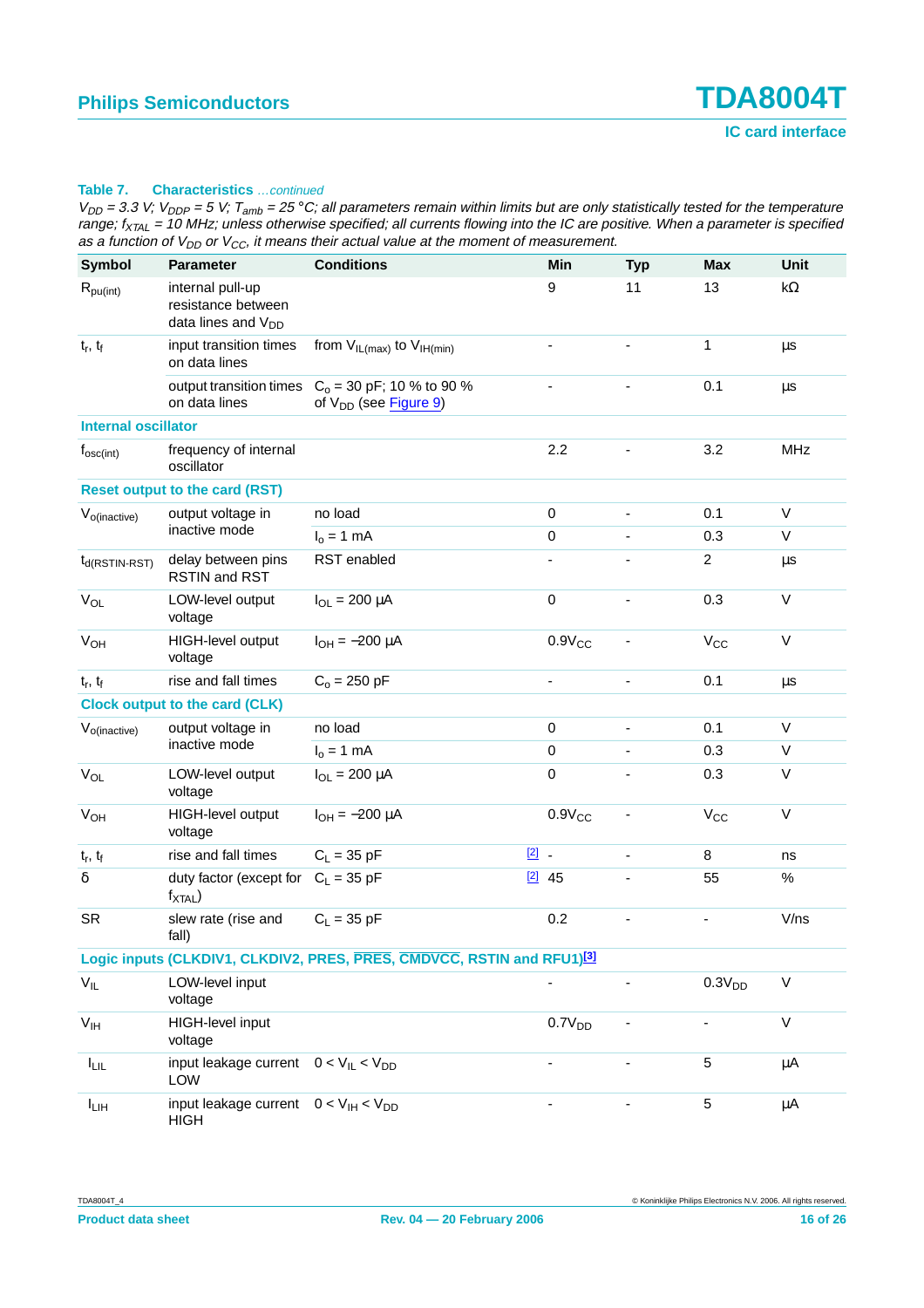$V_{DD}$  = 3.3 V;  $V_{DDP}$  = 5 V;  $T_{amb}$  = 25 °C; all parameters remain within limits but are only statistically tested for the temperature range;  $f_{XTAL}$  = 10 MHz; unless otherwise specified; all currents flowing into the IC are positive. When a parameter is specified as a function of  $V_{DD}$  or  $V_{CC}$ , it means their actual value at the moment of measurement.

| Symbol                                                                                         | <b>Parameter</b>                                      | <b>Conditions</b>    | Min                 | <b>Typ</b>               | <b>Max</b> | <b>Unit</b> |  |
|------------------------------------------------------------------------------------------------|-------------------------------------------------------|----------------------|---------------------|--------------------------|------------|-------------|--|
| OFF output (OFF is an open drain with an internal 20 k $\Omega$ pull-up resistor to $V_{DD}$ ) |                                                       |                      |                     |                          |            |             |  |
| VOL                                                                                            | LOW-level output<br>voltage                           | $I_{OL} = 2$ mA      |                     | ٠                        | 0.4        | $\vee$      |  |
| V <sub>OH</sub>                                                                                | HIGH-level output<br>voltage                          | $I_{OH} = -15 \mu A$ | 0.75V <sub>DD</sub> |                          |            | $\vee$      |  |
| <b>Protections</b>                                                                             |                                                       |                      |                     |                          |            |             |  |
| $T_{sd}$                                                                                       | shut-down<br>temperature                              |                      |                     | 135                      |            | $^{\circ}C$ |  |
| $I_{CC(sd)}$                                                                                   | shut-down current at<br>$V_{\rm CC}$                  |                      |                     | $\overline{\phantom{0}}$ | 110        | mA          |  |
| <b>Timing</b>                                                                                  |                                                       |                      |                     |                          |            |             |  |
| $t_{\rm act}$                                                                                  | activation sequence<br>duration                       | see Figure 5         |                     | 180                      | 220        | μs          |  |
| $t_{de}$                                                                                       | deactivation<br>sequence duration                     | see Figure 6         | 60                  | 80                       | 100        | μs          |  |
| $t_3$                                                                                          | start of the window for<br>sending CLK to the<br>card | see Figure 5         |                     |                          | 130        | μs          |  |
| t <sub>5</sub>                                                                                 | end of the window for<br>sending CLK to the<br>card   | see Figure 5         | 140                 |                          |            | μs          |  |

<span id="page-16-2"></span><span id="page-16-0"></span>[1] To meet these specifications  $V_{CC}$  should be decoupled to CGND using two ceramic multilayer capacitors of low ESR with values of either 100 nF or one 100 nF and one 220 nF.

[2] The transition times and duty factor definitions are shown in [Figure](#page-16-1) 9;  $\delta$ *t 1*  $=\frac{1}{t_1+t_2}\times 100\%$ 

<span id="page-16-3"></span>[3] PRES and CMDVCC are active LOW; RSTIN and PRES are active HIGH; for CLKDIV1 and CLKDIV2 see [Table](#page-6-0) 4; RFU1 must be tied HIGH.

<span id="page-16-1"></span>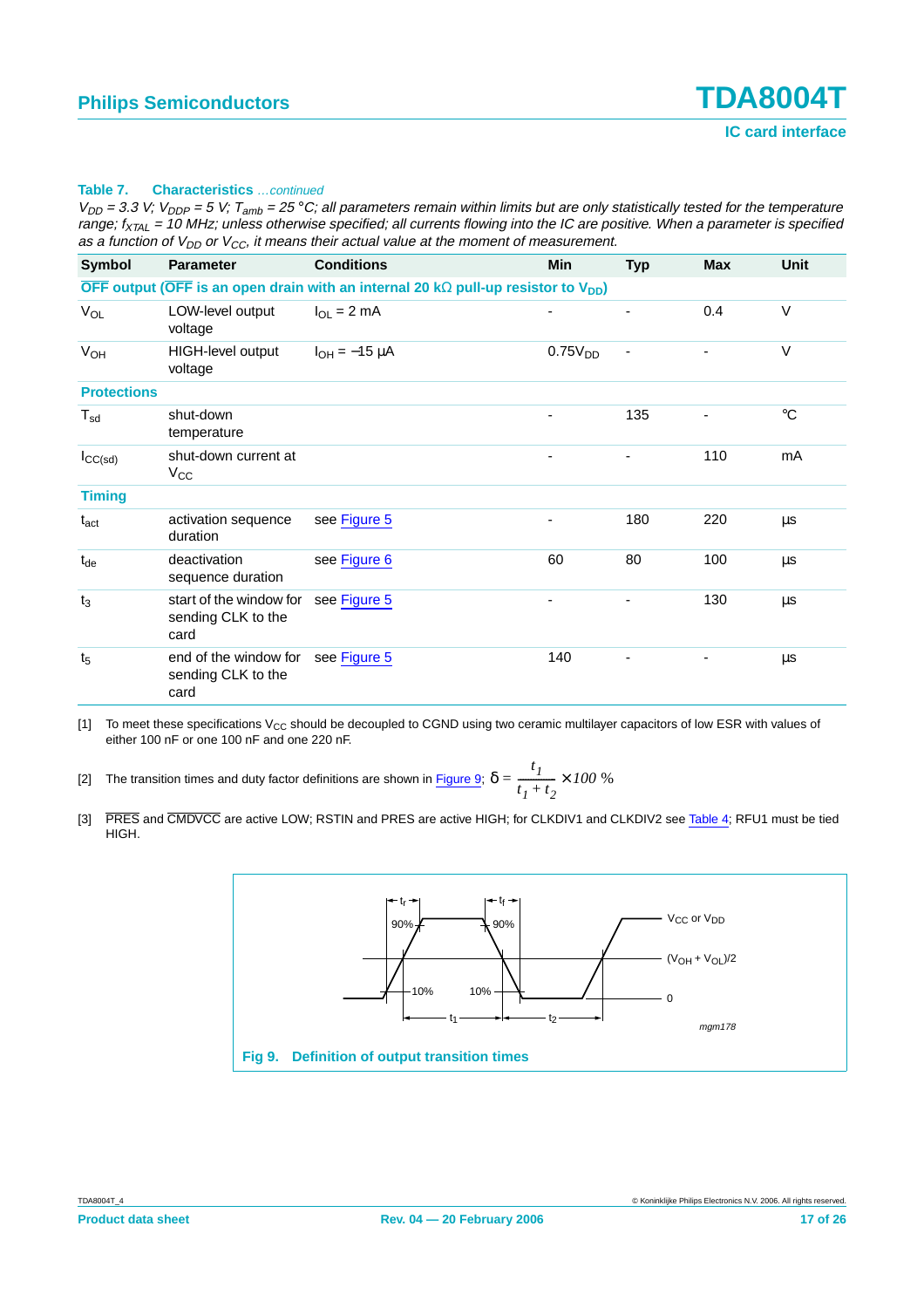### <span id="page-17-0"></span>**12. Application information**

 $V_{DD}$  for the TDA8004T must be the same as for the microcontroller and CLKDIV1, CLKDIV2, RSTIN, PRES, PRES, AUX1UC, AUX2UC, I/OUC, RFU1, CMDVCC and OFF should be referenced to  $V_{DD}$  and XTAL1 also when driven by an external clock.

For optimum layout be sure that there is enough ground area around the TDA8004T and the connector. Place the TDA8004T very near to the connector, ideally under the connector, and decouple  $V_{DD}$  and  $V_{DDP}$  properly.

Refer to "AN97036" for further application information for proper implementation of the TDA8004T.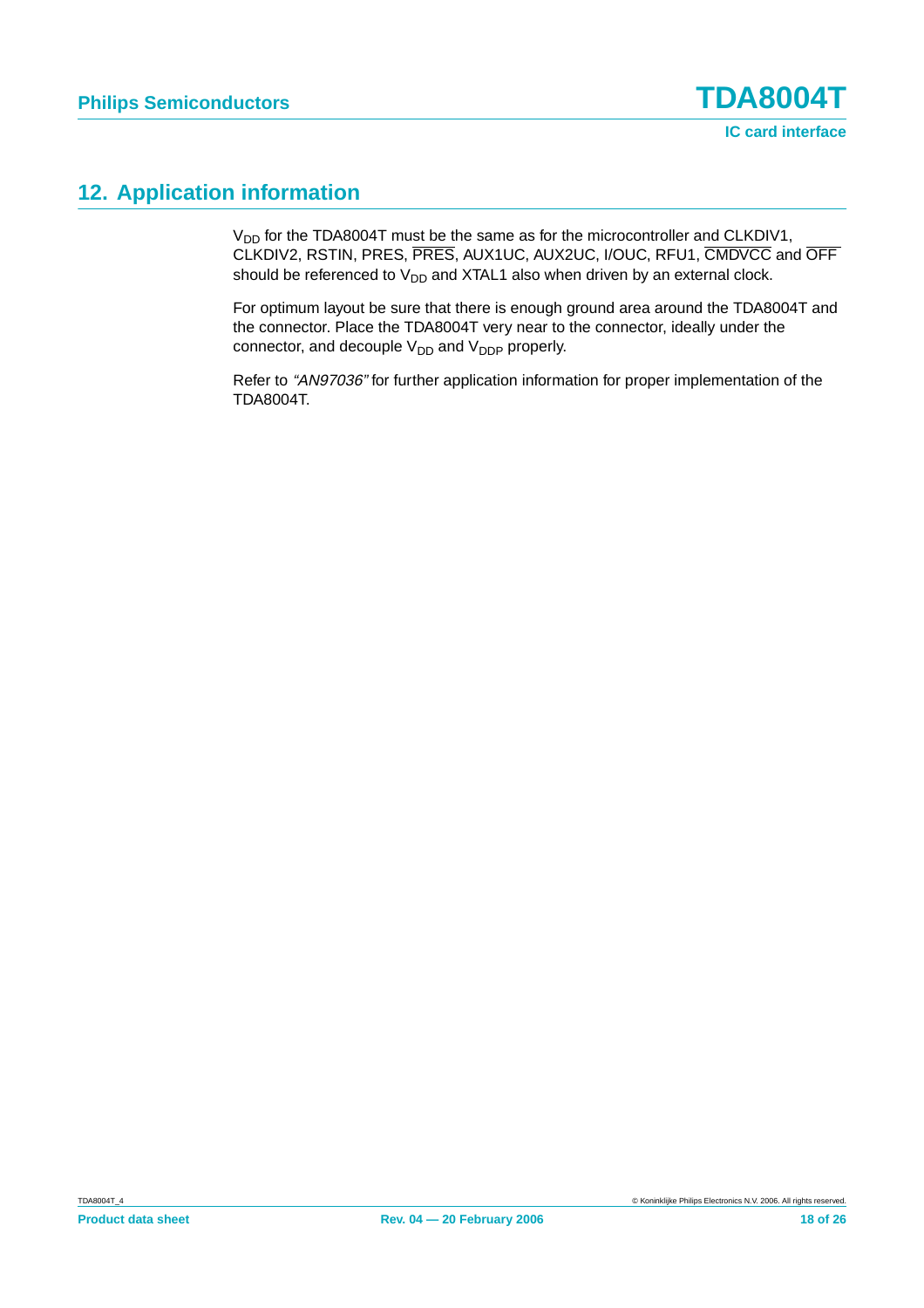# **Philips Semiconductors TDA8004T**

**IC card interface**



- (2) One 100 nF with low ESR near pin 17.
- (3) One 100 nF or 220 nF with low ESR near contact C1 (less than 1 cm).
- (4) Contact C3 should be routed far from contacts C2, C7, C4 and C8 and, better, surrounded with ground tracks.
- (5) Straight and short connections between pin CGND, contact C5 and ground for the capacitors (no loop).

**Fig 10. Application diagram**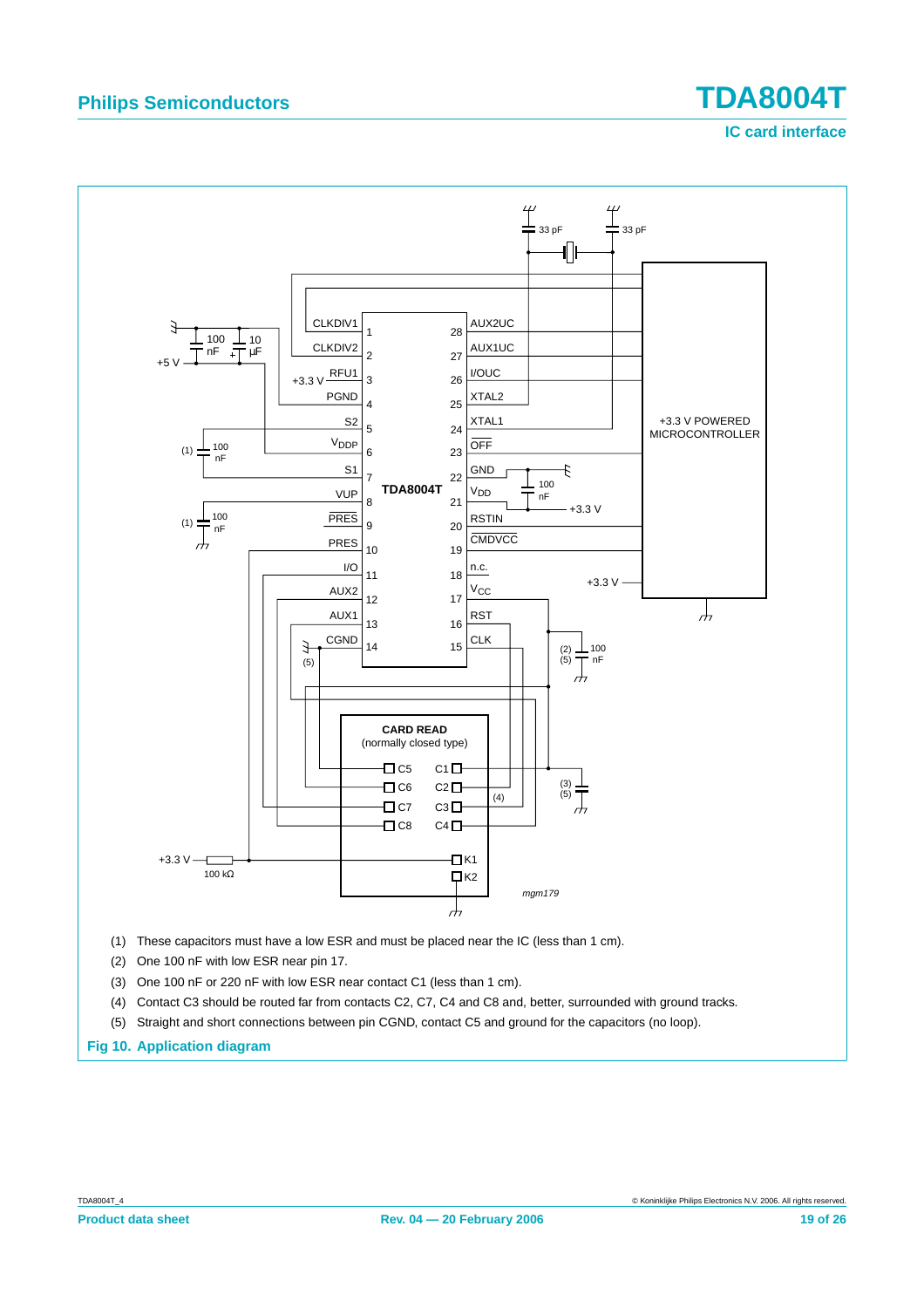**IC card interface**

### <span id="page-19-0"></span>**13. Package outline**



#### **Fig 11. Package outline SOT136-1 (SO28)**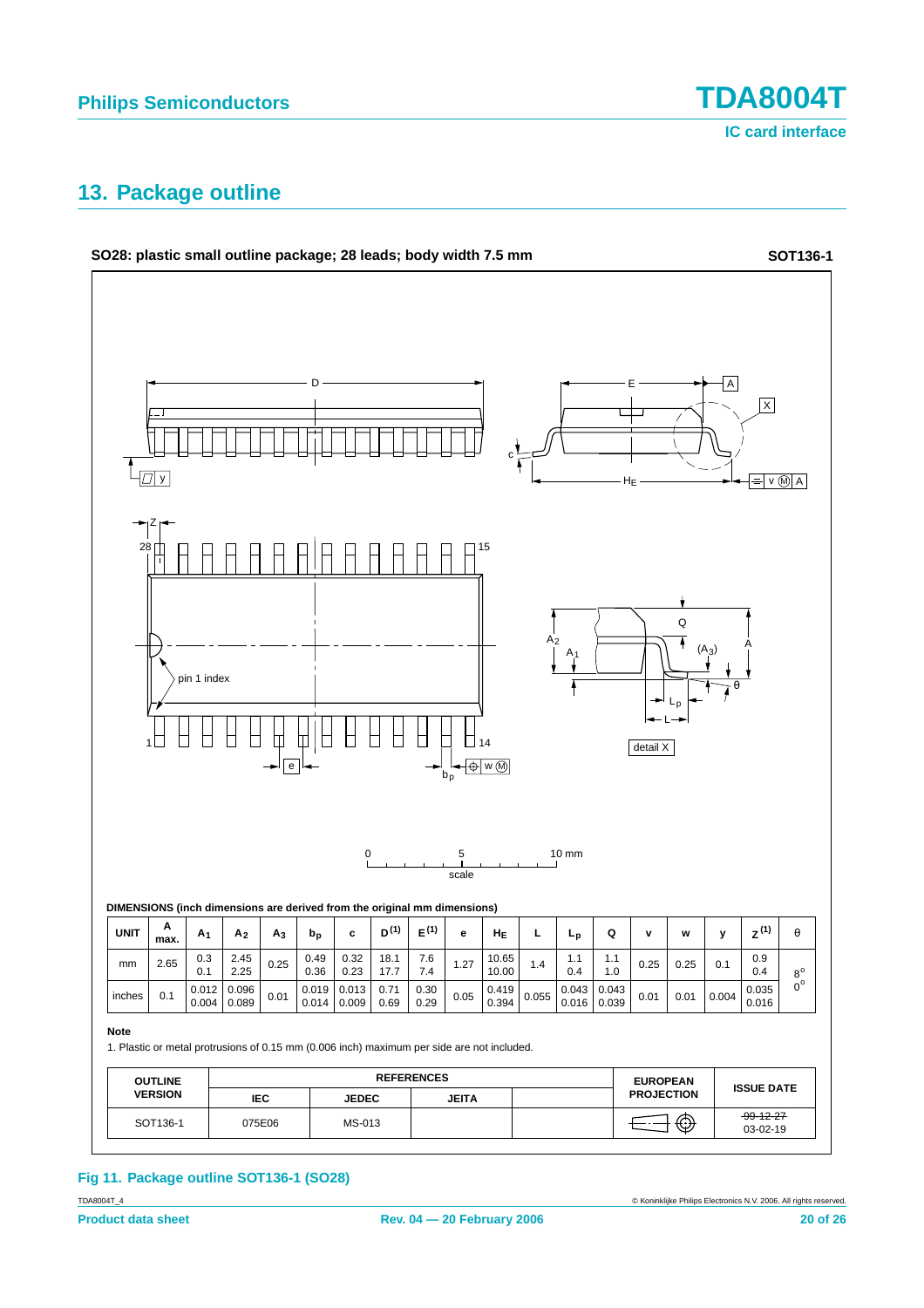### <span id="page-20-0"></span>**14. Handling information**

Every pin withstands the ESD test according to MIL-STD-883C class 3 for card contacts, class 2 for the remaining. Method 3015 (HBM; 1500  $\Omega$ ; 100 pF) 3 pulses positive and 3 pulses negative on each pin referenced to ground.

### <span id="page-20-2"></span><span id="page-20-1"></span>**15. Soldering**

#### **15.1 Introduction to soldering surface mount packages**

This text gives a very brief insight to a complex technology. A more in-depth account of soldering ICs can be found in our Data Handbook IC26; Integrated Circuit Packages (document order number 9398 652 90011).

There is no soldering method that is ideal for all surface mount IC packages. Wave soldering can still be used for certain surface mount ICs, but it is not suitable for fine pitch SMDs. In these situations reflow soldering is recommended.

#### <span id="page-20-3"></span>**15.2 Reflow soldering**

Reflow soldering requires solder paste (a suspension of fine solder particles, flux and binding agent) to be applied to the printed-circuit board by screen printing, stencilling or pressure-syringe dispensing before package placement. Driven by legislation and environmental forces the worldwide use of lead-free solder pastes is increasing.

Several methods exist for reflowing; for example, convection or convection/infrared heating in a conveyor type oven. Throughput times (preheating, soldering and cooling) vary between 100 seconds and 200 seconds depending on heating method.

Typical reflow peak temperatures range from 215 °C to 270 °C depending on solder paste material. The top-surface temperature of the packages should preferably be kept:

- **•** below 225 °C (SnPb process) or below 245 °C (Pb-free process)
	- **–** for all BGA, HTSSON..T and SSOP..T packages
	- **–** for packages with a thickness ≥ 2.5 mm
	- **–** for packages with a thickness < 2.5 mm and a volume ≥ 350 mm3 so called thick/large packages.
- **•** below 240 °C (SnPb process) or below 260 °C (Pb-free process) for packages with a thickness  $< 2.5$  mm and a volume  $< 350$  mm<sup>3</sup> so called small/thin packages.

Moisture sensitivity precautions, as indicated on packing, must be respected at all times.

#### <span id="page-20-4"></span>**15.3 Wave soldering**

Conventional single wave soldering is not recommended for surface mount devices (SMDs) or printed-circuit boards with a high component density, as solder bridging and non-wetting can present major problems.

To overcome these problems the double-wave soldering method was specifically developed.

If wave soldering is used the following conditions must be observed for optimal results: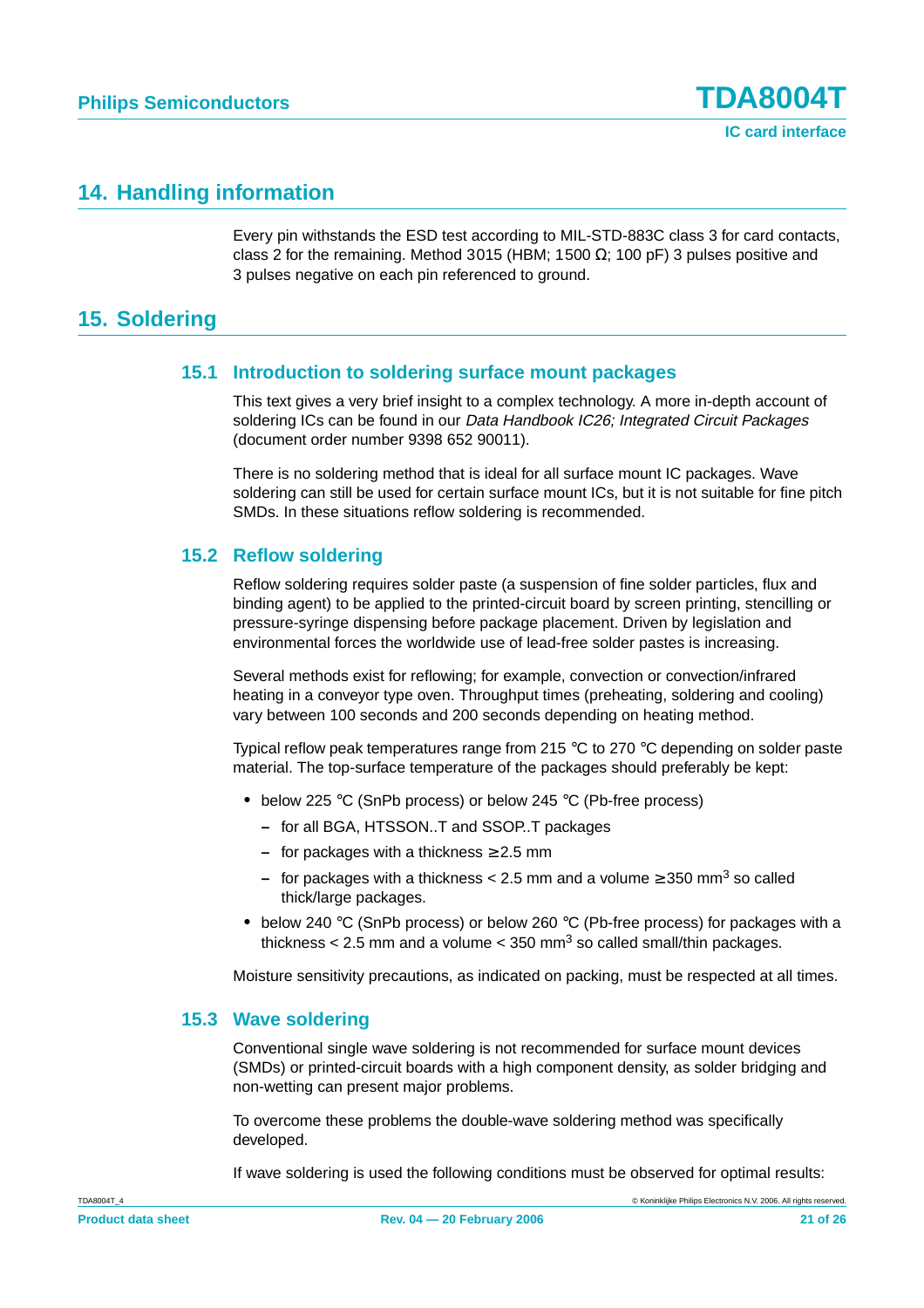- **•** Use a double-wave soldering method comprising a turbulent wave with high upward pressure followed by a smooth laminar wave.
- **•** For packages with leads on two sides and a pitch (e):
	- **–** larger than or equal to 1.27 mm, the footprint longitudinal axis is **preferred** to be parallel to the transport direction of the printed-circuit board;
	- **–** smaller than 1.27 mm, the footprint longitudinal axis **must** be parallel to the transport direction of the printed-circuit board.

The footprint must incorporate solder thieves at the downstream end.

**•** For packages with leads on four sides, the footprint must be placed at a 45° angle to the transport direction of the printed-circuit board. The footprint must incorporate solder thieves downstream and at the side corners.

During placement and before soldering, the package must be fixed with a droplet of adhesive. The adhesive can be applied by screen printing, pin transfer or syringe dispensing. The package can be soldered after the adhesive is cured.

Typical dwell time of the leads in the wave ranges from 3 seconds to 4 seconds at 250 °C or 265 °C, depending on solder material applied, SnPb or Pb-free respectively.

A mildly-activated flux will eliminate the need for removal of corrosive residues in most applications.

#### <span id="page-21-0"></span>**15.4 Manual soldering**

Fix the component by first soldering two diagonally-opposite end leads. Use a low voltage (24 V or less) soldering iron applied to the flat part of the lead. Contact time must be limited to 10 seconds at up to 300 °C.

When using a dedicated tool, all other leads can be soldered in one operation within 2 seconds to 5 seconds between 270 °C and 320 °C.

#### <span id="page-21-1"></span>**15.5 Package related soldering information**

**Table 8. Suitability of surface mount IC packages for wave and reflow soldering methods**

| Package <sup>[1]</sup>                                                                          | <b>Soldering method</b>           |                       |  |  |  |
|-------------------------------------------------------------------------------------------------|-----------------------------------|-----------------------|--|--|--|
|                                                                                                 | Wave                              | Reflow <sup>[2]</sup> |  |  |  |
| BGA, HTSSONT <sup>[3]</sup> , LBGA, LFBGA, SQFP,<br>SSOP. T <sup>[3]</sup> , TFBGA, VFBGA, XSON | not suitable                      | suitable              |  |  |  |
| DHVQFN, HBCC, HBGA, HLQFP, HSO, HSOP,<br>HSQFP, HSSON, HTQFP, HTSSOP, HVQFN,<br>HVSON, SMS      | not suitable <sup>[4]</sup>       | suitable              |  |  |  |
| PLCC <sup>[5]</sup> , SO, SOJ                                                                   | suitable                          | suitable              |  |  |  |
| LQFP, QFP, TQFP                                                                                 | not recommended <sup>[5][6]</sup> | suitable              |  |  |  |
| SSOP, TSSOP, VSO, VSSOP                                                                         | not recommended <sup>[7]</sup>    | suitable              |  |  |  |
| CWQCCNL <sup>[8]</sup> , PMFP <sup>[9]</sup> , WQCCNL <sup>[8]</sup>                            | not suitable                      | not suitable          |  |  |  |

[1] For more detailed information on the BGA packages refer to the (LF)BGA Application Note (AN01026); order a copy from your Philips Semiconductors sales office.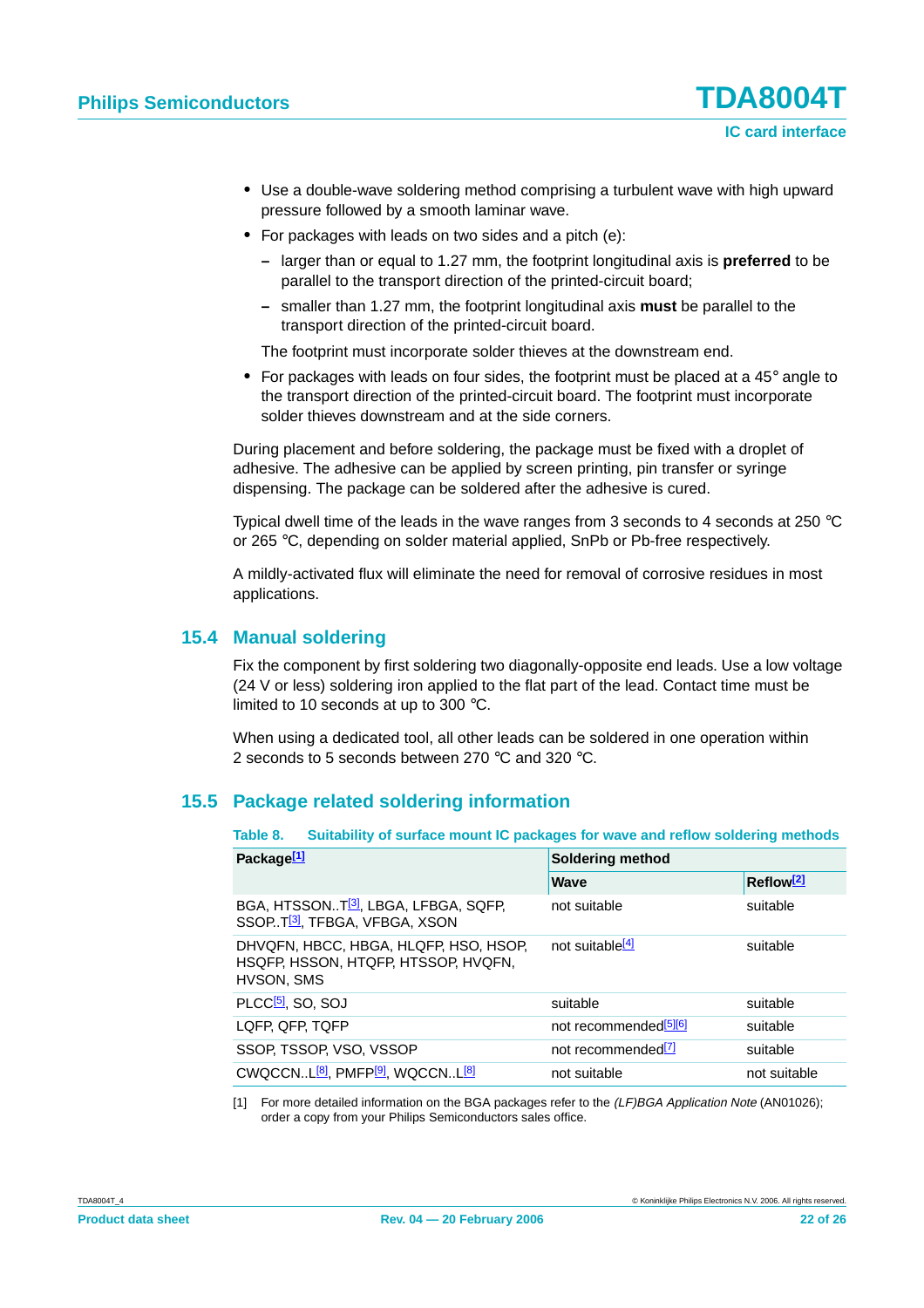- [2] All surface mount (SMD) packages are moisture sensitive. Depending upon the moisture content, the maximum temperature (with respect to time) and body size of the package, there is a risk that internal or external package cracks may occur due to vaporization of the moisture in them (the so called popcorn effect). For details, refer to the Drypack information in the Data Handbook IC26; Integrated Circuit Packages; Section: Packing Methods.
- [3] These transparent plastic packages are extremely sensitive to reflow soldering conditions and must on no account be processed through more than one soldering cycle or subjected to infrared reflow soldering with peak temperature exceeding 217 °C  $\pm$  10 °C measured in the atmosphere of the reflow oven. The package body peak temperature must be kept as low as possible.
- [4] These packages are not suitable for wave soldering. On versions with the heatsink on the bottom side, the solder cannot penetrate between the printed-circuit board and the heatsink. On versions with the heatsink on the top side, the solder might be deposited on the heatsink surface.
- [5] If wave soldering is considered, then the package must be placed at a 45° angle to the solder wave direction. The package footprint must incorporate solder thieves downstream and at the side corners.
- [6] Wave soldering is suitable for LQFP, QFP and TQFP packages with a pitch (e) larger than 0.8 mm; it is definitely not suitable for packages with a pitch (e) equal to or smaller than 0.65 mm.
- [7] Wave soldering is suitable for SSOP, TSSOP, VSO and VSSOP packages with a pitch (e) equal to or larger than 0.65 mm; it is definitely not suitable for packages with a pitch (e) equal to or smaller than 0.5 mm.
- [8] Image sensor packages in principle should not be soldered. They are mounted in sockets or delivered pre-mounted on flex foil. However, the image sensor package can be mounted by the client on a flex foil by using a hot bar soldering process. The appropriate soldering profile can be provided on request.
- [9] Hot bar soldering or manual soldering is suitable for PMFP packages.

**IC card interface**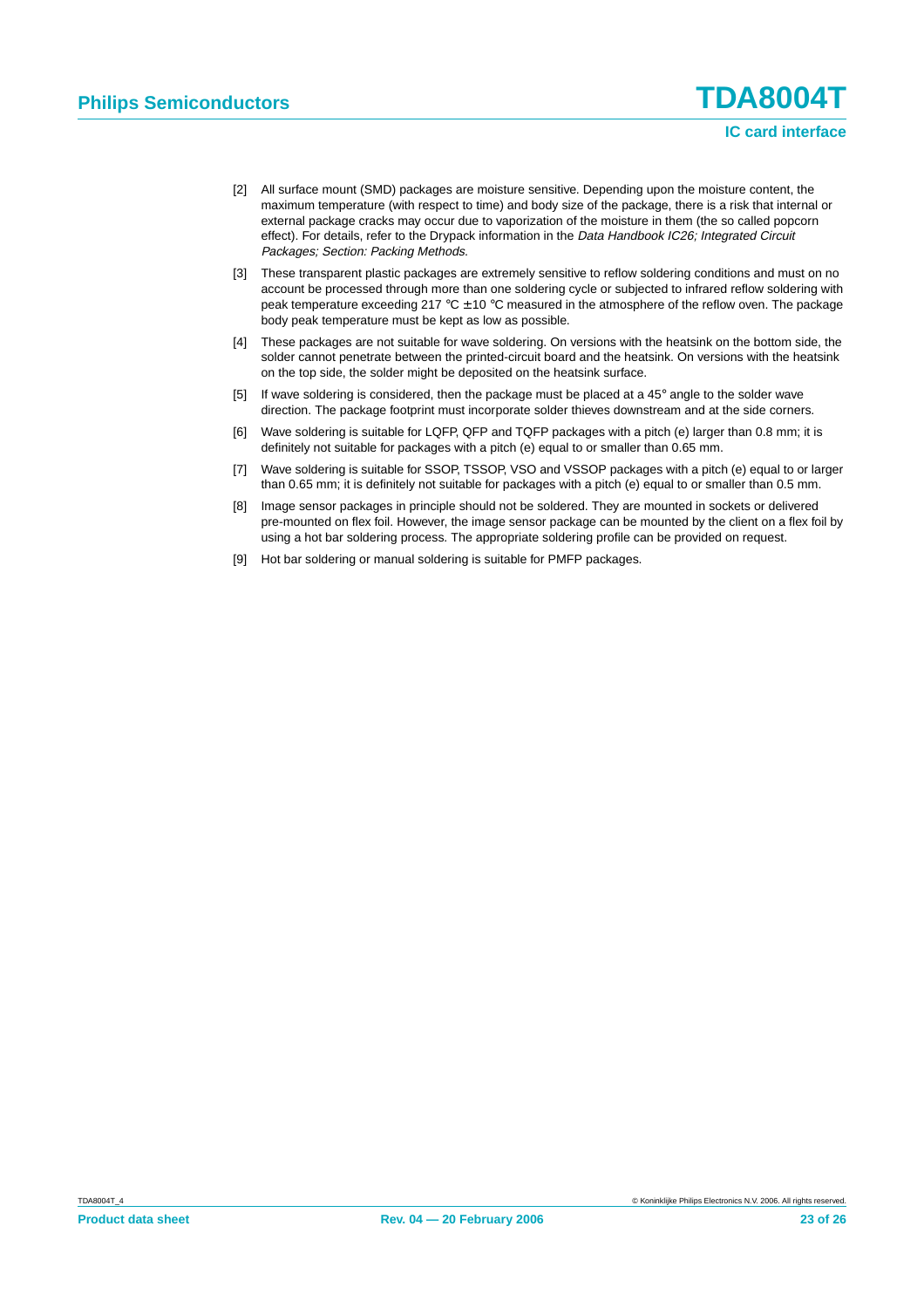## <span id="page-23-0"></span>**16. Revision history**

| Table 9.                       | <b>Revision history</b> |              |                                                                                                                                             |                          |                                |
|--------------------------------|-------------------------|--------------|---------------------------------------------------------------------------------------------------------------------------------------------|--------------------------|--------------------------------|
| <b>Document ID</b>             |                         | Release date | Data sheet status                                                                                                                           | <b>Change notice</b>     | <b>Supersedes</b>              |
| TDA8004T 4                     |                         | 20060220     | Product data sheet                                                                                                                          |                          | TDA8004T 3<br>(9397 750 13141) |
| Modifications:                 |                         |              | The format of this data sheet has been redesigned to comply with the new presentation and<br>information standard of Philips Semiconductors |                          |                                |
|                                |                         |              | In Section 8.1 "Power supply" the last paragraph has been removed                                                                           |                          |                                |
| TDA8004T 3<br>(9397 750 13141) |                         | 20040510     | Product specification                                                                                                                       |                          | TDA8004T 2<br>(9397 750 06034) |
| TDA8004T 2<br>(9397 750 06034) |                         | 19991230     | Product specification                                                                                                                       | ٠                        | TDA8004 1<br>(9397 750 02928)  |
| TDA8004 1<br>(9397 750 02928)  |                         | 19971121     | Preliminary specification                                                                                                                   | $\overline{\phantom{a}}$ | -                              |
|                                |                         |              |                                                                                                                                             |                          |                                |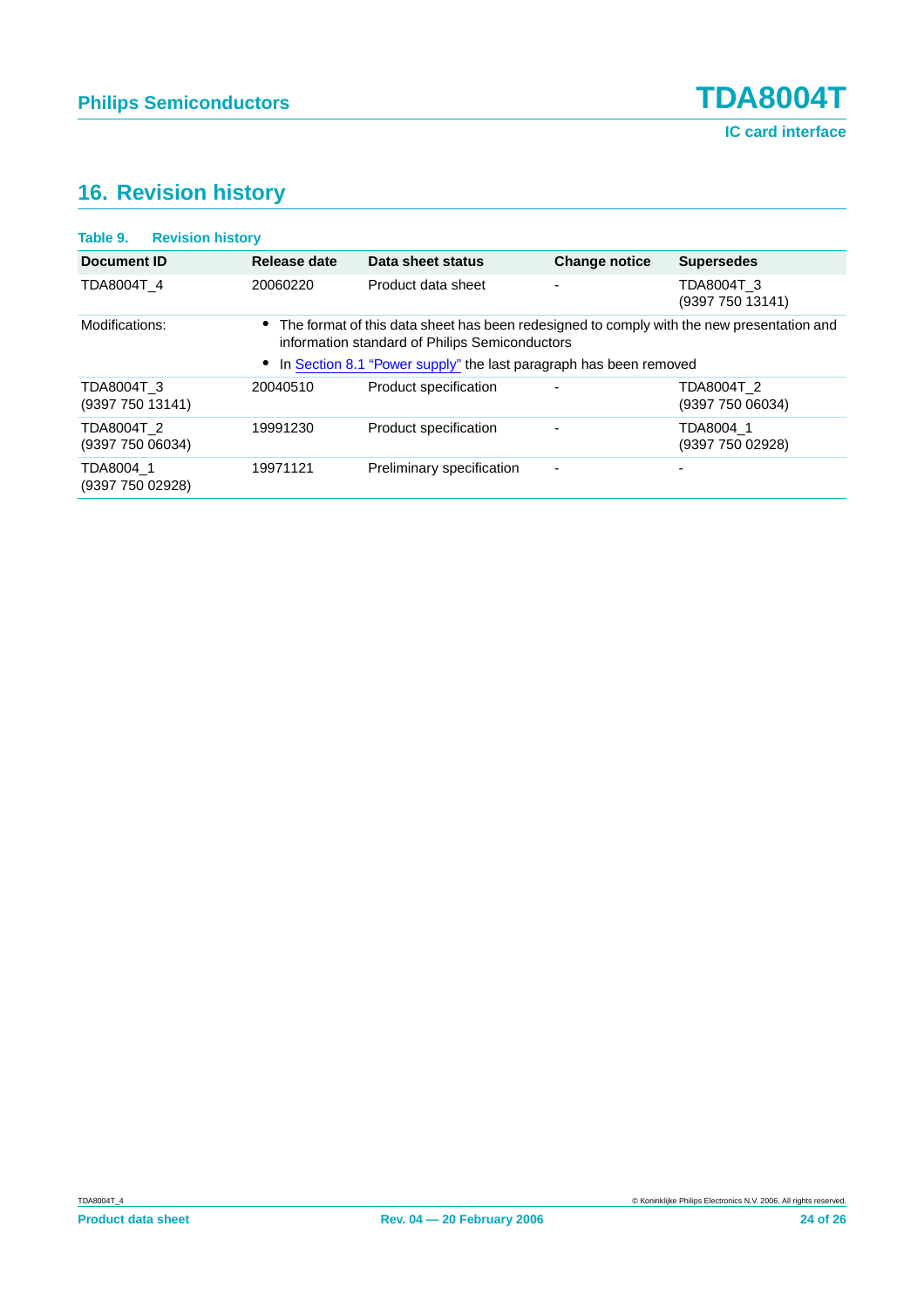### **IC card interface**

### <span id="page-24-0"></span>**17. Legal information**

#### <span id="page-24-1"></span>**17.1 Data sheet status**

| Document status <sup>[1][2]</sup> | Product status <sup>[3]</sup> | <b>Definition</b>                                                                     |
|-----------------------------------|-------------------------------|---------------------------------------------------------------------------------------|
| Objective [short] data sheet      | Development                   | This document contains data from the objective specification for product development. |
| Preliminary [short] data sheet    | Qualification                 | This document contains data from the preliminary specification.                       |
| Product [short] data sheet        | Production                    | This document contains the product specification.                                     |

[1] Please consult the most recently issued document before initiating or completing a design.

[2] The term 'short data sheet' is explained in section "Definitions".

[3] The product status of device(s) described in this document may have changed since this document was published and may differ in case of multiple devices. The latest product status information is available on the Internet at URL http://www.ser

#### <span id="page-24-2"></span>**17.2 Definitions**

**Draft —** The document is a draft version only. The content is still under internal review and subject to formal approval, which may result in modifications or additions. Philips Semiconductors does not give any representations or warranties as to the accuracy or completeness of information included herein and shall have no liability for the consequences of use of such information.

**Short data sheet —** A short data sheet is an extract from a full data sheet with the same product type number(s) and title. A short data sheet is intended for quick reference only and should not be relied upon to contain detailed and full information. For detailed and full information see the relevant full data sheet, which is available on request via the local Philips Semiconductors sales office. In case of any inconsistency or conflict with the short data sheet, the full data sheet shall prevail.

#### <span id="page-24-3"></span>**17.3 Disclaimers**

**General —** Information in this document is believed to be accurate and reliable. However, Philips Semiconductors does not give any representations or warranties, expressed or implied, as to the accuracy or completeness of such information and shall have no liability for the consequences of use of such information.

**Right to make changes —** Philips Semiconductors reserves the right to make changes to information published in this document, including without limitation specifications and product descriptions, at any time and without notice. This document supersedes and replaces all information supplied prior to the publication hereof.

**Suitability for use —** Philips Semiconductors products are not designed, authorized or warranted to be suitable for use in medical, military, aircraft, space or life support equipment, nor in applications where failure or

malfunction of a Philips Semiconductors product can reasonably be expected to result in personal injury, death or severe property or environmental damage. Philips Semiconductors accepts no liability for inclusion and/or use of Philips Semiconductors products in such equipment or applications and therefore such inclusion and/or use is for the customer's own risk.

**Applications —** Applications that are described herein for any of these products are for illustrative purposes only. Philips Semiconductors makes no representation or warranty that such applications will be suitable for the specified use without further testing or modification.

**Limiting values —** Stress above one or more limiting values (as defined in the Absolute Maximum Ratings System of IEC 60134) may cause permanent damage to the device. Limiting values are stress ratings only and operation of the device at these or any other conditions above those given in the Characteristics sections of this document is not implied. Exposure to limiting values for extended periods may affect device reliability.

**Terms and conditions of sale —** Philips Semiconductors products are sold subject to the general terms and conditions of commercial sale, as published at <http://www.semiconductors.philips.com/profile/terms>, including those pertaining to warranty, intellectual property rights infringement and limitation of liability, unless explicitly otherwise agreed to in writing by Philips Semiconductors. In case of any inconsistency or conflict between information in this document and such terms and conditions, the latter will prevail.

**No offer to sell or license —** Nothing in this document may be interpreted or construed as an offer to sell products that is open for acceptance or the grant, conveyance or implication of any license under any copyrights, patents or other industrial or intellectual property rights.

#### <span id="page-24-4"></span>**17.4 Trademarks**

Notice: All referenced brands, product names, service names and trademarks are the property of their respective owners.

### <span id="page-24-5"></span>**18. Contact information**

For additional information, please visit: **http://www.semiconductors.philips.com** For sales office addresses, send an email to: **sales.addresses@www.semiconductors.philips.com**